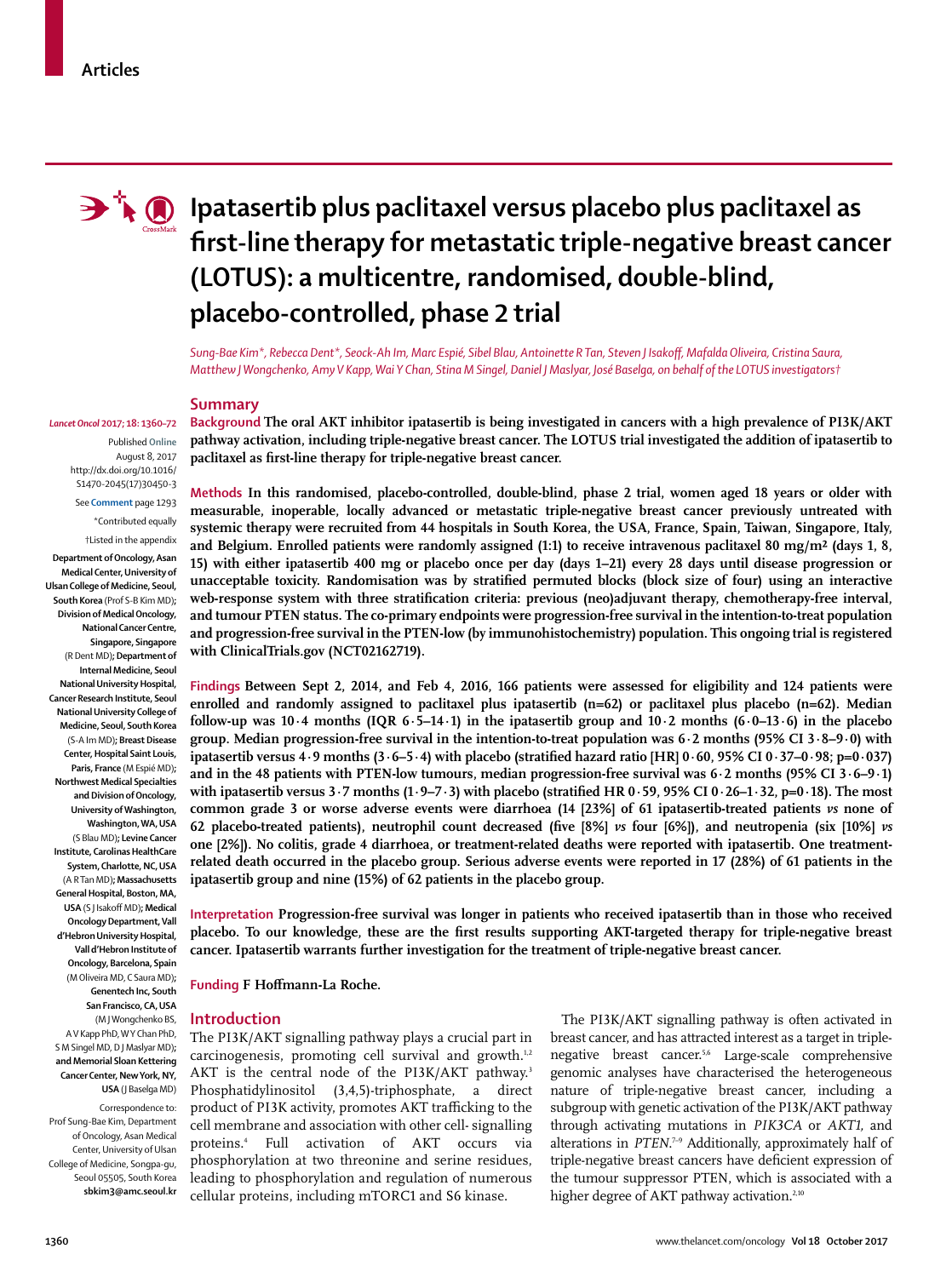#### **Research in context**

#### **Evidence before this study**

We searched PubMed to identify publications published between Jan 1, 2001, and March 31, 2017, that included the search terms "AKT", "PI3K", and "triple-negative breast cancer". We also searched PubMed for publications in the same period describing assessment of ipatasertib using the terms "ipatasertib" or "GDC-0068". We did not use any language restrictions in our search. No previous randomised trials have investigated the targeting of AKT or PI3K specifically in triple-negative breast cancer. Analyses of single-arm studies in mesenchymal and metaplastic triple-negative breast cancer have suggested a more pronounced response to a combination of an mTOR inhibitor, bevacizumab, and pegylated liposomal doxorubicin in patients with PI3K/AKT/mTOR pathway aberrations. A phase 1 study showed potent inhibition of

Ipatasertib is a highly selective oral ATP-competitive small-molecule AKT inhibitor.<sup>11</sup> In cell line and xenograft models, ipatasertib showed activity in a broad range of cancer types, including prostate, breast, ovarian, colorectal, and non-small-cell lung cancers.<sup>11</sup> Sensitivity to ipatasertib tended to be associated with high phosphorylated AKT levels, PTEN protein loss or genetic mutations in *PTEN*, and *PIK3CA* mutations, whereas *KRAS* and *BRAF* mutations were typically associated with resistance to ipatasertib.<sup>11</sup> As  $PI3K/$ AKT pathway activation is relevant for survival during periods of mitotic stress,<sup>12</sup> the combination of ipatasertib and taxanes was explored. Preclinical studies showed synergy between ipatasertib and taxanes.13 Analysis of on-study tumour biopsy samples from a phase 1 clinical study showed robust AKT pathway inhibition by ipatasertib at clinically achievable doses.14

Based on these findings and its mechanism of action, ipatasertib is under clinical assessment in cancers with a high prevalence of PI3K/AKT pathway activation. A phase 1 study15 of single-agent ipatasertib in 52 pretreated patients with various tumour types, including breast cancer, showed an acceptable safety profile (characterised by gastrointestinal effects, asthenia or fatigue, and rash) and preliminary antitumour activity. Of note, many patients with disease stabilisation had PI3K/AKT pathway-activating alterations in their tumours. In breast cancer, the combination of ipatasertib (400 mg once daily, days 1–21) with paclitaxel 90 mg/m<sup>2</sup> per week (days 1, 8, and 15), repeated every 28 days, was well tolerated and showed radiographic responses in the phase 1b PAM4983g study.<sup>13</sup>

We report results of a randomised phase 2 trial investigating the addition of ipatasertib to paclitaxel as first-line therapy for metastatic triple-negative breast cancer.

AKT signalling with ipatasertib, with notable activity in metastatic breast cancer showing *PTEN* loss or *PIK3CA/AKT* mutations.

# **Added value of this study**

To our knowledge, these are the first prospective trial results supporting AKT targeting in triple-negative breast cancer. Prespecified analyses in the population of patients with *PIK3CA/AKT1/PTEN*-altered tumours suggest efficacy of ipatasertib in this population.

# **Implications of all of the available evidence**

Our results support future investigation of ipatasertib plus paclitaxel in diseases with high prevalence of PI3K/AKT pathway activation, particularly in patients with *PIK3CA/AKT1/PTEN-*altered tumours.

# **Methods**

# **Study design and participants**

LOTUS is a randomised, double-blind, placebo-controlled, phase 2 trial. Patients were enrolled at 44 hospitals in South Korea, the USA, France, Spain, Taiwan, Singapore, Italy, and Belgium (appendix pp 2–3).

Eligible patients were women aged 18 years or older, with Eastern Cooperative Oncology Group performance status 0 or 1, and locally advanced or metastatic triplenegative breast cancer (defined as <1% tumour cell expression of oestrogen and progesterone receptors and negative *HER2* status [fluorescence or chromogenic insitu hybridisation {FISH/CISH} HER2/CEP17 ratio <2·0, or locally assessed immunohistochemistry 0 or 1+{or 2+ but negative by FISH/CISH}]) not amenable to curative resection. Patients had to have measurable disease according to Response Evaluation Criteria in Solid Tumors (RECIST; version 1.1) and adequate haematological, renal, hepatic, and cardiac functions. A formalinfixed paraffin-embedded tumour specimen was required from all patients for central analysis of PTEN expression before randomisation. The most recently obtained tumour sample was requested for submission, but a fresh biopsy sample was not required and primary tumour samples were acceptable.

Previous systemic therapy for locally advanced or metastatic disease was not permitted; however, previous (neo)adjuvant chemotherapy, radiotherapy, or chemoradiotherapy completed at least 6 months before the first dose was allowed. Patients were ineligible if they had known brain or spinal cord metastasis, ongoing grade 2 or worse peripheral neuropathy or grade 2 or worse uncontrolled or untreated hypercholesterolaemia or hypertriglyceridaemia, or active small or large intestine inflammation (such as Crohn's disease or ulcerative colitis).

All patients provided written informed consent before undergoing any study-specific procedures. Independent

# See **Online** for appendix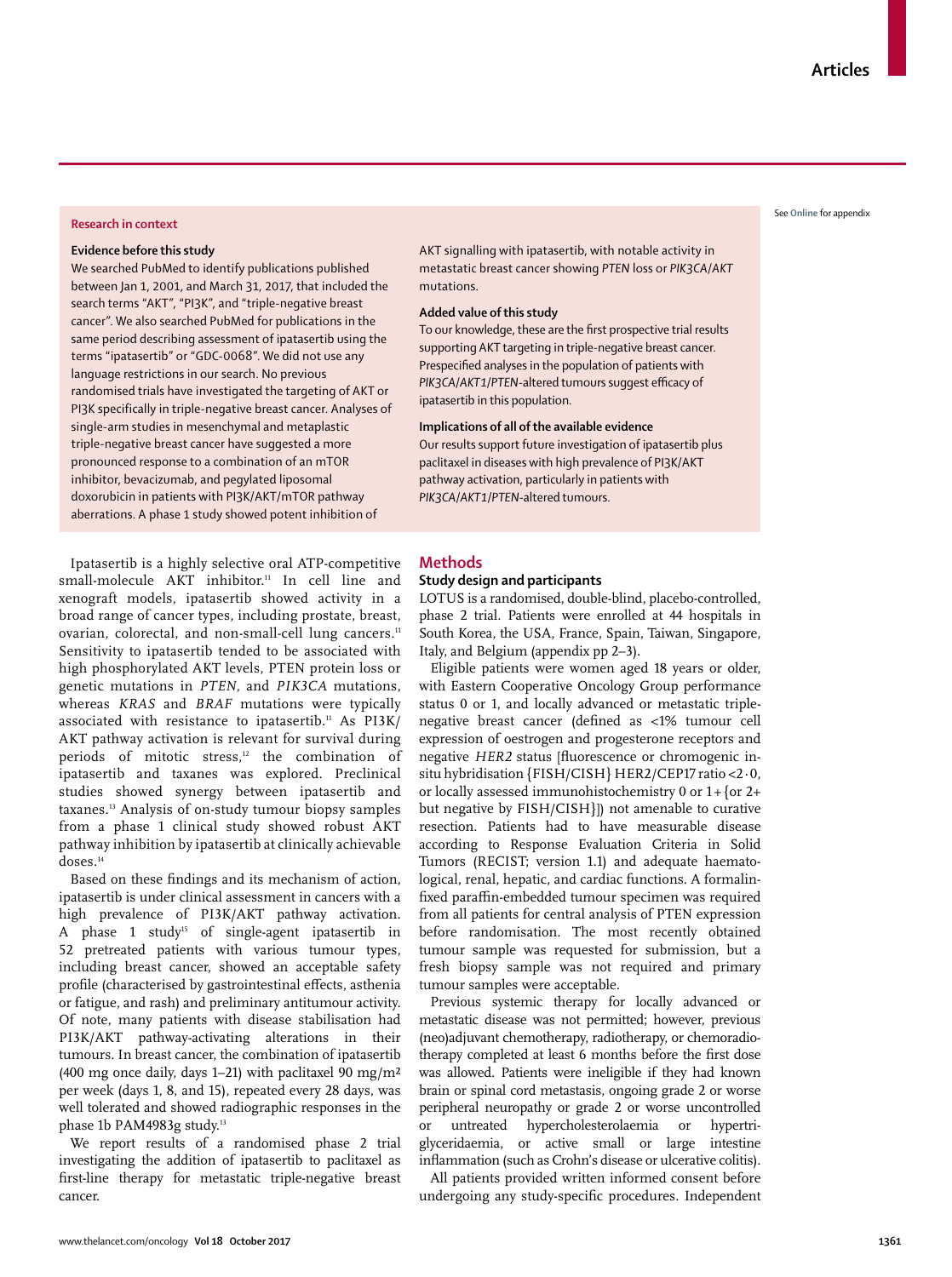institutional review boards at all participating centres approved the protocol and all study-related documents. The protocol is available in the appendix.

## **Randomisation and masking**

Eligible patients were randomly assigned (1:1) to either ipatasertib plus paclitaxel or placebo plus paclitaxel by investigators using an interactive web-response system with an allocation sequence generated by Bracket Global LCC (Reading, UK). Randomisation was by stratified permuted blocks (block size of four). Randomisation was stratified by three criteria: previous (neo)adjuvant chemotherapy (yes *vs* no), chemotherapy-free interval (≤12 *vs* >12 months *vs* no previous chemotherapy), and central tumour PTEN status as assessed by immunohistochemistry (H score 0 *vs* 1–150 *vs* >150). In some cases, patients were randomly assigned before PTEN status was available; for stratification, these patients were assigned to the stratum with an H score more than 150. This approach was adopted because if patients were otherwise eligible and able to enrol on the study, we did not consider it ethically acceptable to delay their first-line treatment while waiting for centrally assessed PTEN status or if tissue samples were inadequate for central PTEN analysis. However, for stratified efficacy analyses, the actual PTEN status (if known) was used. The stratification factors of previous (neo)adjuvant chemotherapy and chemotherapy-free interval partly overlap. However, our intention was to try to balance the treatment groups in this heterogeneous treatment setting not only by sensitivity to previous (neo)adjuvant chemotherapy, but also according to tumour biology (depending on priming of the PI3K/AKT signalling pathway by previous chemotherapy) or clinical features of recurrence or de-novo stage IV disease that could be differentiated by previous (neo)adjuvant chemotherapy.

Placebo tablets were identical in shape and colour to the ipatasertib tablets. Investigators, patients, and the sponsor were masked to treatment assignment.

## **Procedures**

Patients received intravenous paclitaxel 80 mg/m² on days 1, 8, and 15 of each 28-day cycle in combination with either oral ipatasertib 400 mg/day or placebo, administered on days 1–21 of each 28-day cycle. There is no standard paclitaxel schedule in metastatic breast cancer. Investigators indicated a strong preference for the 3 weeks on/1 week off schedule of paclitaxel 80 mg/m² per week when the LOTUS trial was designed. This schedule has been used in previous clinical studies<sup>16,17</sup> and maintains the cumulative dose intensity achieved with 175 mg/m² every 3 weeks (as recommended in the prescribing information). Treatment was continued until disease progression, intolerable toxicity, or withdrawal of consent. Ipatasertib or placebo could be temporarily interrupted for up to 4 consecutive weeks if patients had toxicity considered related to the study drug. Diarrhoea was managed with loperamide or according to institutional guidelines and standard of care, including but not limited to therapy with diphenoxylate and atropine, codeine, or octreotide. If symptoms persisted despite adequate (combination) antidiarrhoeal medications and dose interruptions, dose reductions were implemented. Ipatasertib (or placebo) was initially reduced to 300 mg/day, then to 200 mg/day, and was discontinued permanently at the third appearance of an adverse event requiring dose reduction. Paclitaxel dose modifications were implemented according to standard practice or institutional guidelines. The protocol suggested a reduction to 65 mg/m² at the first reduction and then permanent discontinuation if toxicity recurred. All patients who discontinued study therapy were allowed to receive subsequent anticancer therapy outside the study protocol. Disease progression that occurred after initiation of a new anticancer therapy was not collected per protocol; in such patients, progression-free survival was censored at the time of the last tumour assessment.

Tumours were assessed every 8 weeks by the investigators according to RECIST (version 1.1). After discontinuation of treatment, patients were followed up every 3 months for survival and subsequent anticancer therapies. Safety was assessed and graded according to National Cancer Institute Common Terminology Criteria for Adverse Events (version 4.0) on an ongoing basis until the study drug discontinuation visit (or resolution or stabilisation of ongoing related adverse events). Laboratory assessments (including haematology, fasting serum chemistry, coagulation, fasting lipid profile, and urinalysis) were done within 48 h before each study drug administration. Patient-reported outcomes (PROs) were assessed using the European Organisation for Research and Treatment of Cancer Core Quality of Life Questionnaire C30 (EORTC QLQ-C30), which includes 30 questions assessing five functional scales, three symptom scales, and six single items. Questionnaires were distributed by staff at the site and completed by the patient before study assessments or drug administration on day 1 of every cycle, at treatment discontinuation, and at tumour follow-up. Pharmacokinetic parameters of ipatasertib were assessed in all patients by sparse plasma sampling on day 1 of cycle 1 (0 $\cdot$  5–2 h and 4–6 h after study drug administration) and on day 8 of cycle 1 (0–2 h and 2–5 h after study drug administration).

At screening, PTEN status was centrally assessed using antibody clone 138G6 (cat #9559, Cell Signaling Technology, Leiden, Netherlands; Targos Molecular Pathology GmbH, Kassel, Germany). Before the primary analysis, tumour tissue samples were assessed centrally by additional molecular assays to define the patient population with PTEN-low tumours (by immunohistochemistry; co-primary endpoint) and the patient population with PI3K/AKT pathway-activated tumours (secondary endpoint). For the co-primary endpoint, PTEN-low tumours were defined as those having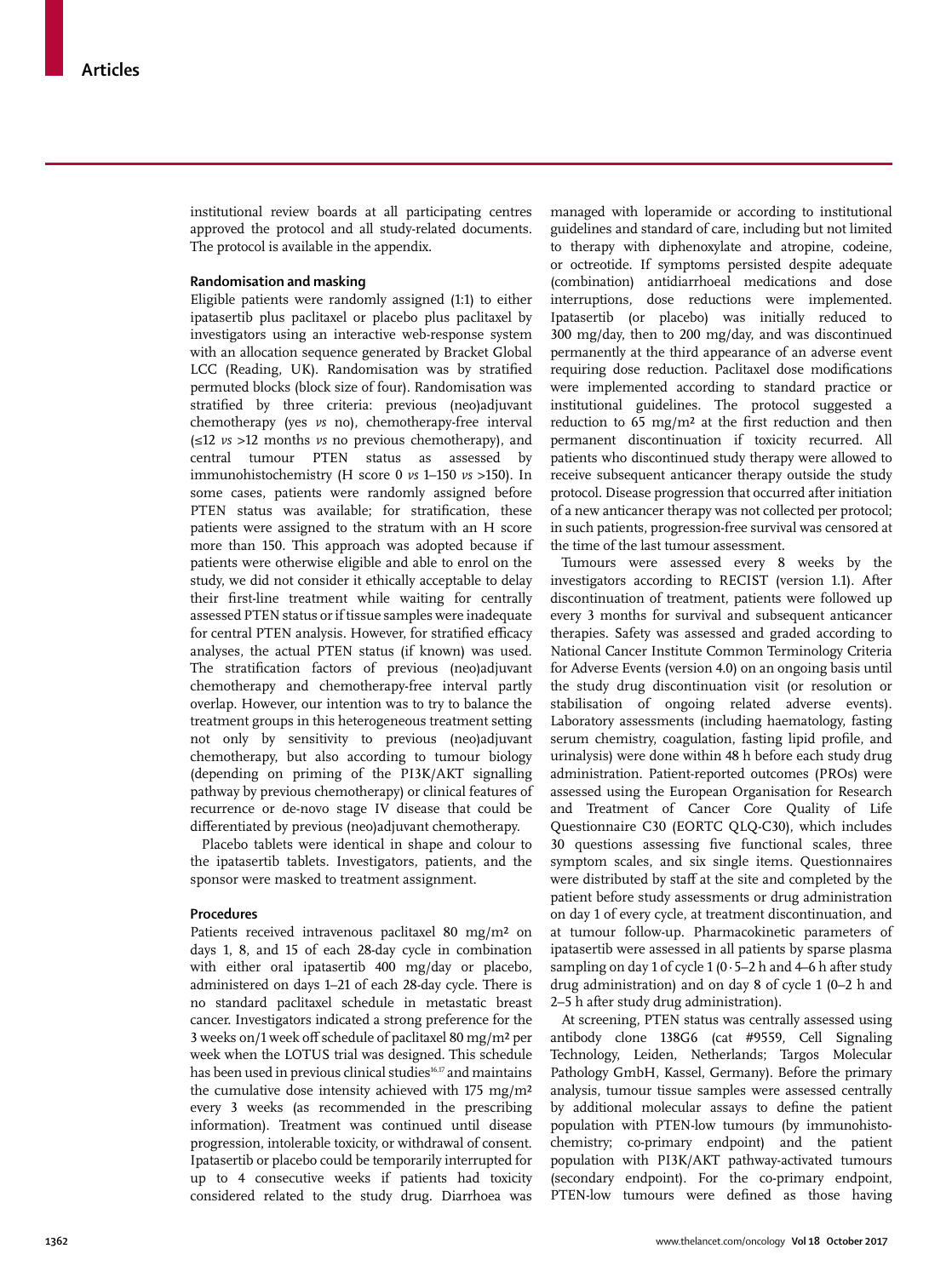immunohistochemistry 0 in at least 50% of tumour cells using the Ventana immunohistochemistry assay (clone SP218; Spring Bioscience, Pleasanton, CA, USA). This assay was used instead of the one used to determine PTEN status for stratification because it had undergone a greater degree of technical validation and is being developed as a potential companion diagnostic assay for ipatasertib. The classification of PTEN-low tumours also adopted a scoring method based on quantification of the number of cells lacking expression, thus providing a more robust scale to measure the extent of complete loss of PTEN expression. The FoundationOne next-generation sequencing assay (Foundation Medicine, Cambridge, MA, USA)<sup>18</sup> was used to identify patients with PI3K/AKT pathway-activated tumours, defined as the presence of genetic *PTEN*inactivating alterations or *PIK3CA/AKT1*-activating mutations (*PIK3CA* Arg88Gln, Asn345Lys, Cys420Arg, Glu542X, Glu545X, Gln546X, Met1043Ile, His1047X, or Gly1049Arg mutations, where X represents any change in aminoacid residue, or *AKT1* Glu17Lys mutations), referred to hereafter as *PIK3CA/AKT1/PTEN*-altered tumours.

# **Outcomes**

The co-primary endpoints were investigator-assessed progression-free survival in the intention-to-treat population and progression-free survival in the subgroup of patients with PTEN-low tumours. Progression-free survival was defined as the interval between randomisation and the first occurrence of disease progression or death from any cause within 30 days of the last dose of study treatment (death on study). As specified in the protocol, patients who discontinued study treatment without documented disease progression were censored at the date of last tumour assessment before initiation of new anticancer therapy.

Secondary endpoints were investigator-assessed confirmed objective response (confirmed by a repeat assessment at least 4 weeks after the criteria for response are first met), duration of confirmed objective response (defined as the interval between first observation of a confirmed objective response and first observation of disease progression or death on study as assessed by the investigator), and overall survival in the intention-to-treat population and patients with PTEN-low tumours; efficacy (progression-free survival, confirmed objective response rate, duration of confirmed objective response, and overall survival) in patients with PI3K/AKT pathwayactivated tumours; and safety (incidence, nature, and severity of adverse events). Additional objectives included assessment of pharmacokinetics; PROs for diseaserelated and treatment-related symptoms, patient functioning, and health-related quality of life; and further exploratory translational research. We also did post-hoc analyses of the clinical benefit (defined as either an objective response, or a best overall response of complete or partial response or stable disease together with a progression-free survival of 24 weeks or longer).



## *Figure 1:* **Trial profile**

ECOG=Eastern Cooperative Oncology Group. LVEF=left ventricular ejection fraction. \*The reasons for screen failure in 42 patients were: not meeting inclusion criteria (two signed informed consent, two ECOG performance status ≤1, one locally advanced or metastatic triple-negative breast cancer not amenable to curative resection, one measurable disease, and six adequate haematological and organ function), meeting exclusion criteria (one previous therapy for locally advanced or metastatic triple-negative breast cancer; two radiatiotherapy in previous 28 days; one major surgery, open biopsy, or significant traumatic injury in preceding 30 days; ten known brain or spinal cord metastasis; one New York Heart Association class II, III, or IV heart failure or LVEF <50%, or active ventricular arrhythmia requiring medication; one ongoing unstable angina or history of myocardial infarction in previous 6 months; one grade 3 uncontrolled or untreated hypercholesterolaemia or hypertriglyceridaemia; three congenital long QT syndrome or screening corrected QT interval ≥480 ms; three inability to comply with study and follow-up procedures; one other malignancy within 5 years; three potential contraindication); and 12 other reasons (more than one answer possible). †Five patientsin the ipatasertib group and six in the placebo group received new anticancer therapy after discontinuing study therapy before disease progression. Further details of patients who discontinued without progression and received new anticancer therapy are provided in the appendix.

## **Statistical analysis**

The planned sample size was 60 patients per group for a total of 120 patients overall to ensure 83 progression-free survival events for the primary analysis. As this hypothesis-generating trial was designed to assess safety and provide preliminary evidence of activity, it was not powered to detect minimal clinically meaningful differences between treatment groups at a significant α level of 5%. Instead, 90% CIs for the hazard ratio (HR) were calculated, anticipating that for clinically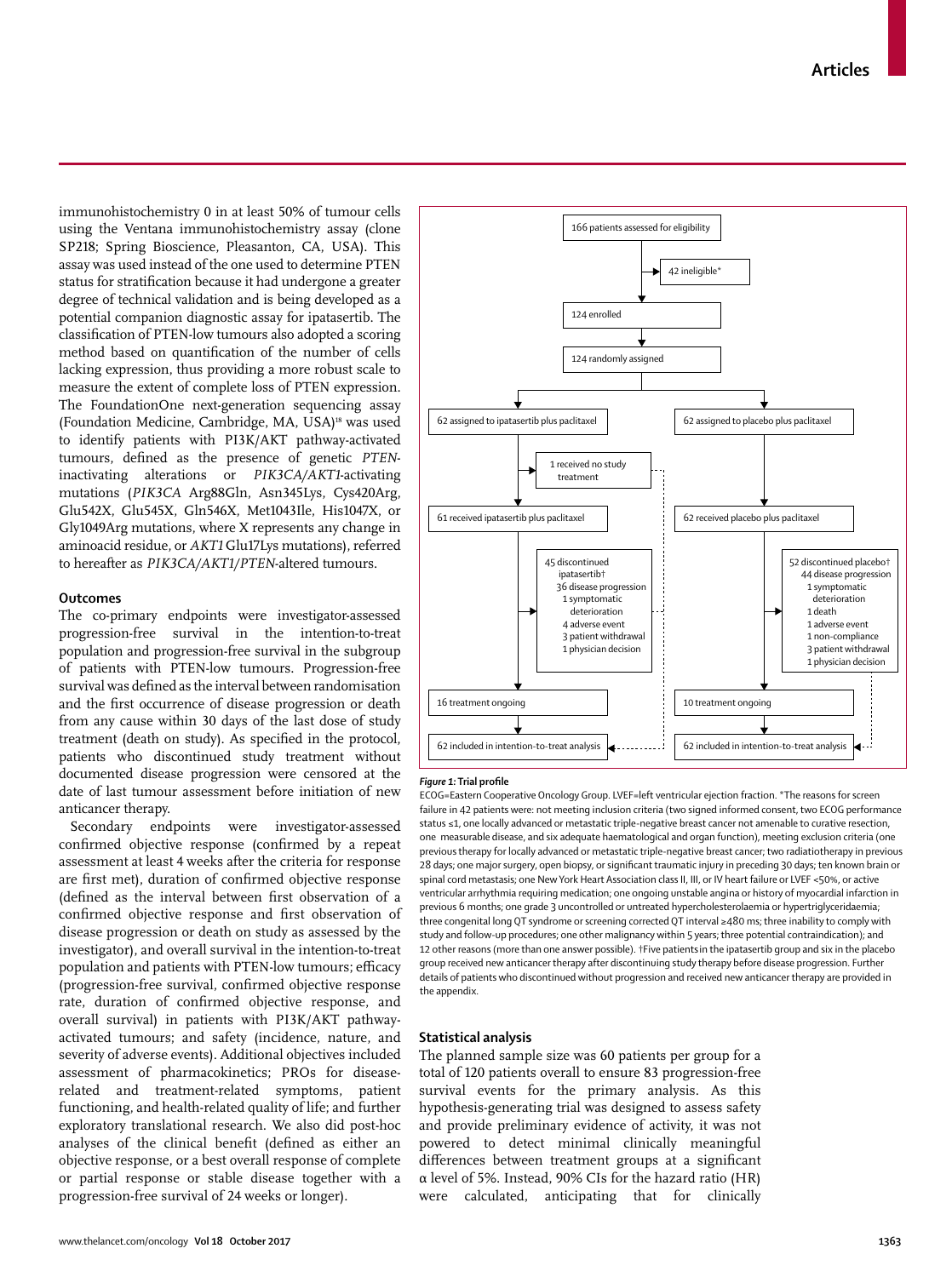|                                         | Intention-to-treat population              |                                        | PTEN-low population                        |                                        | PIK3CA/AKT1/PTEN-altered<br>tumour population |                                        |  |
|-----------------------------------------|--------------------------------------------|----------------------------------------|--------------------------------------------|----------------------------------------|-----------------------------------------------|----------------------------------------|--|
|                                         | Ipatasertib<br>plus paclitaxel<br>$(n=62)$ | Placebo<br>plus paclitaxel<br>$(n=62)$ | Ipatasertib<br>plus paclitaxel<br>$(n=25)$ | Placebo<br>plus paclitaxel<br>$(n=23)$ | Ipatasertib<br>plus paclitaxel<br>$(n=26)$    | Placebo<br>plus paclitaxel<br>$(n=16)$ |  |
| Median age (years)                      | $54(44-63)$                                | $53(45-63)$                            | $50(44-63)$                                | $56(46-65)$                            | $52(44-63)$                                   | $53(46-60)$                            |  |
| Age group                               |                                            |                                        |                                            |                                        |                                               |                                        |  |
| $18 - 40$ years                         | 10 (16%)                                   | 5(8%)                                  | 4(16%)                                     | 2(9%)                                  | 5(19%)                                        | 1(6%)                                  |  |
| 41-64 years                             | 40 (65%)                                   | 46 (74%)                               | 18 (72%)                                   | 15 (65%)                               | 18 (69%)                                      | 14 (88%)                               |  |
| $\ge 65$ years                          | 12 (19%)                                   | 11 (18%)                               | 3(12%)                                     | 6(26%)                                 | 3(12%)                                        | 1(6%)                                  |  |
| Race                                    |                                            |                                        |                                            |                                        |                                               |                                        |  |
| Asian                                   | 28 (45%)                                   | 30 (48%)                               | 10 (40%)                                   | 9 (39%)                                | 16 (62%)                                      | 7(44%)                                 |  |
| White                                   | 26 (42%)                                   | 28 (45%)                               | 12 (48%)                                   | 13 (57%)                               | 8 (31%)                                       | 9(56%)                                 |  |
| <b>Black or African-American</b>        | 5(8%)                                      | 3(5%)                                  | 2(8%)                                      | 1(4% )                                 | $\pmb{0}$                                     | $\mathbf 0$                            |  |
| Other                                   | 3(5%)                                      | 1(2%)                                  | 1(4% )                                     | $\mathbf 0$                            | 2(8%)                                         | $\mathbf{0}$                           |  |
| ECOG performance status                 |                                            |                                        |                                            |                                        |                                               |                                        |  |
| $\mathbf 0$                             | 44 (71%)                                   | 36 (58%)                               | 17 (68%)                                   | 15 (65%)                               | 13 (50%)                                      | 9(56%)                                 |  |
| $\mathbf{1}$                            | 18 (29%)                                   | 22 (35%)                               | 8(32%)                                     | 7 (30%)                                | 13 (50%)                                      | 7(44%)                                 |  |
| Missing                                 | $\mathbf 0$                                | 4(6%)                                  | $\mathbf 0$                                | 1(4%                                   | $\mathbf 0$                                   | $\mathbf 0$                            |  |
| Previous (neo)adjuvant<br>chemotherapy* | 41 (66%)                                   | 40 (65%)                               | 19 (76%)                                   | 15 (65%)                               | 18 (69%)                                      | 10 (63%)                               |  |
| Anthracyclinet                          | 34 (55%)                                   | 34 (55%)                               | 16 (64%)                                   | 12 (52%)                               | 14 (54%)                                      | 7(44%)                                 |  |
| Taxane†                                 | 31 (50%)                                   | 34 (55%)                               | 18 (72%)                                   | 14 (61%)                               | 12 (46%)                                      | 7(44%)                                 |  |
| Chemotherapy-free interval (months)*    |                                            |                                        |                                            |                                        |                                               |                                        |  |
| $\leq 12$                               | 18 (29%)                                   | 16 (26%)                               | 8(32%)                                     | 4 (17%)                                | 7(27%)                                        | 3(19%)                                 |  |
| $>12$                                   | 23 (37%)                                   | 24 (39%)                               | 11 (44%)                                   | 11 (48%)                               | 11 (42%)                                      | 7(44%)                                 |  |
| None                                    | 21 (34%)                                   | 22 (35%)                               | 6(24%)                                     | 8(35%)                                 | 8(31%)                                        | 6(38%)                                 |  |
| PTEN H score*                           |                                            |                                        |                                            |                                        |                                               |                                        |  |
| $\overline{0}$                          | 10 (16%)                                   | 11 (18%)                               | 9(36%)                                     | 7 (30%)                                | 8 (31%)                                       | 3(19%)                                 |  |
| $1 - 150$                               | 27 (44%)                                   | 27 (44%)                               | 10 (40%)                                   | 12 (52%)                               | 6(23%)                                        | 6(38%)                                 |  |
| >150                                    | 25 (40%)                                   | 24 (39%)                               | 6(24%)                                     | 4(17%)                                 | 12 (46%)                                      | 7(44%)                                 |  |
| Histopathological subtype‡              |                                            |                                        |                                            |                                        |                                               |                                        |  |
| Ductal                                  | 59 (95%)                                   | 59 (95%)                               | 25 (100%)                                  | 23 (100%)                              | 24 (92%)                                      | 15 (94%)                               |  |
| Lobular                                 | 3(5%)                                      | 1(2%)                                  | 1(4%                                       | $\pmb{0}$                              | 2(8%)                                         | $\bf 0$                                |  |
| Tubular                                 | 1(2%)                                      | 3(5%)                                  | $\mathbf 0$                                | $\mathbf 0$                            | 1(4%)                                         | 1(6%)                                  |  |
| Metastatic sites‡                       |                                            |                                        |                                            |                                        |                                               |                                        |  |
| Lung                                    | 27 (44%)                                   | 32 (52%)                               | 13 (52%)                                   | 14 (61%)                               | 13 (50%)                                      | 9(56%)                                 |  |
| Liver                                   | 19 (31%)                                   | 17 (27%)                               | 7(28%)                                     | 6(26%)                                 | 7(27%)                                        | 5(31%)                                 |  |
| Lymph nodes                             | 36 (58%)                                   | 38 (61%)                               | 14 (56%)                                   | 18 (78%)                               | 15 (58%)                                      | 12 (75%)                               |  |
| Bone                                    | 16 (26%)                                   | 17 (27%)                               | 7(28%)                                     | 10 (43%)                               | 5 (19%)                                       | 8(50%)                                 |  |

*Table 1:* **Baseline characteristics**

meaningful outcomes, the upper limit of the 90% CI would be less than 1. We report 95% CIs to be consistent with published literature. The primary analysis was intended to include 50 progression-free survival events in patients with PTEN-low tumours. Assuming 60% prevalence of PTEN-low tumours, we anticipated 83 progression-free survival events in the intention-totreat population.

Efficacy analyses were based on all randomly assigned patients (intention-to-treat population). Analyses for the co-primary endpoints were stratified; the Cox proportional hazard model included the treatment group and three stratification factors as covariates. In this proofof-concept study, the definition of progression-free survival for the primary endpoint was chosen with the aim of identifying antitumour activity closely related to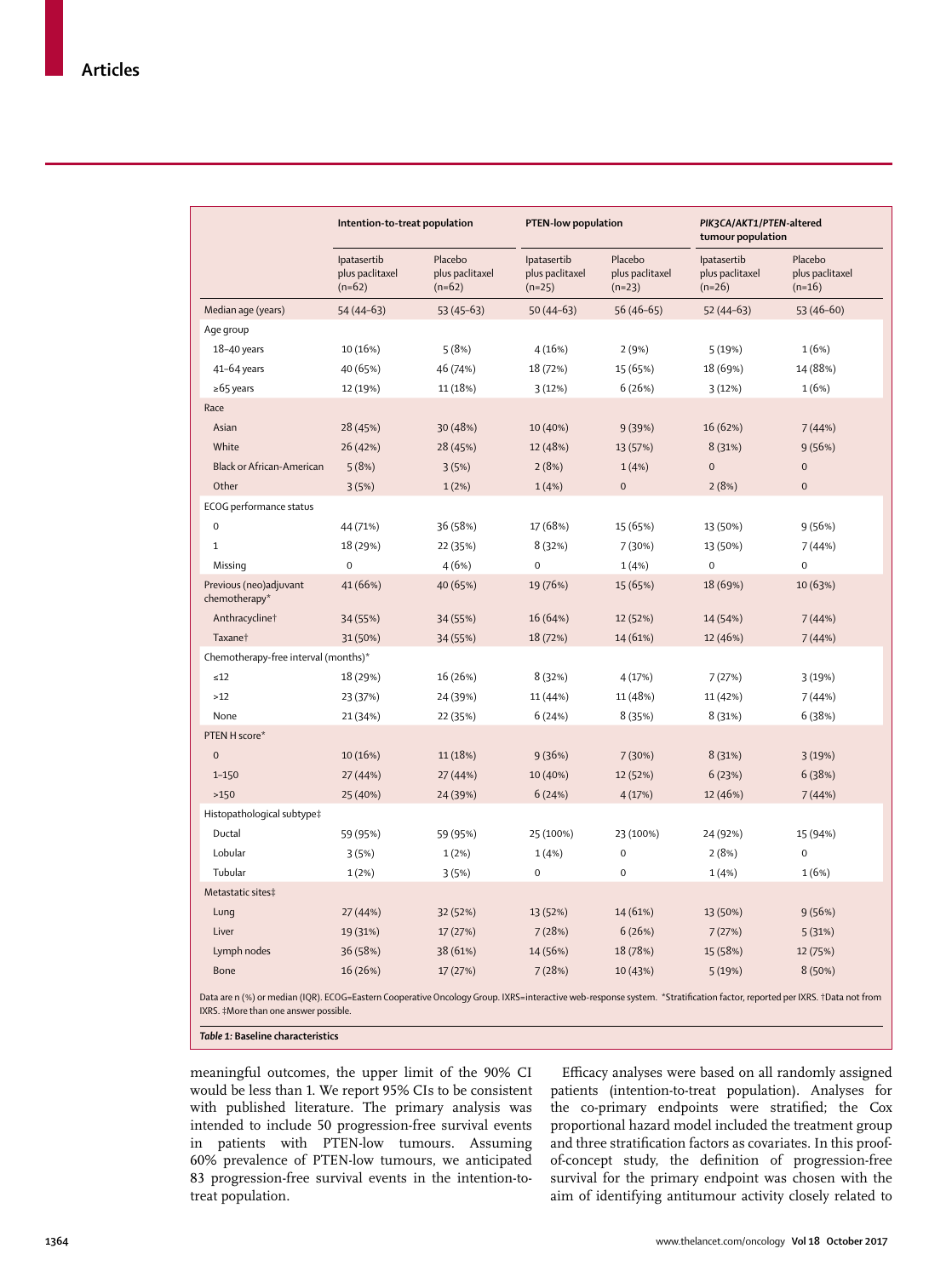

#### *Figure 2:* **Biomarker prevalence**

IHC=immunohistochemistry. NGS*=*next-generation sequencing. FMI=Foundation Medicine Inc. \*Prevalence based on all available diagnostic data. Each vertical set of blocks represents an individual patient's tumour. Green blocks represent PTEN loss by IHC; pink blocks represent *PTEN*-altered by NGS; dark blue blocks represent *PIK3CA/AKT1*-mutant by NGS; grey blocks represent samples with no corresponding data available (assay failure or insufficient sample for testing). The bottom row shows whether samples are from primary (light blue) or metastatic (red) tumour sites.

study treatment. The risk of bias was reduced by the double-blinded, placebo-controlled trial design. However, recognising that in a poor-prognosis disease setting such as triple-negative breast cancer, this definition might lead to censoring of events related to disease progression, progression-free survival including death from any cause irrespective of time from last dose was included as a sensitivity analysis, otherwise using the same approach as for the primary analysis. All other analyses were not stratified; the only covariate in Cox proportional hazard models was the treatment group.

Safety analyses were based on all patients who received at least one dose of ipatasertib, placebo, or paclitaxel; patients were analysed based on the treatment actually received. PRO analyses were done on all patients in the intention-to-treat population with a baseline assessment and at least one post-baseline assessment. The full intention-to-treat set was used to assess compliance and completion rates, summarised at each timepoint by treatment group with reasons for missing data. Summary statistics of linear transformed scores were reported for all scales of the EORTC QLQ-C30 according to the EORTC scoring manual guidelines for each assessment timepoint. The mean change of the linear transformed scores from baseline (and 95% CI using the normal approximation) were reported. Changes from baseline of 10 points or more in PRO scores were defined as clinically meaningful.19 Efficacy, safety, and PRO analyses were not adjusted for multiple comparisons.

Cumulative dose intensity for each study drug was calculated using the actual amount of study drug received in mg divided by the expected amount of study drug in mg. The expected amount of study drug was calculated based on treatment duration (the interval between the first and last administered doses of study drug) and the initial dose and schedule specified in the protocol.

Ipatasertib plasma concentration versus time data were pooled and analysed using a population-based pharmacokinetic (popPK) modelling approach. Nonlinear mixed-effect modelling was used for the estimation of popPK parameters for ipatasertib. Covariates such as patient demographics, total protein,

|                                          | Ipatasertib plus paclitaxel (n=61) | Placebo plus paclitaxel (n=62) |  |  |  |  |
|------------------------------------------|------------------------------------|--------------------------------|--|--|--|--|
| Treatment duration (months)              |                                    |                                |  |  |  |  |
| Ipatasertib or placebo                   | $5.0(3.5-7.8)$                     | $3.5(1.6-5.4)$                 |  |  |  |  |
| Paclitaxel                               | $4.1(3.2 - 7.2)$                   | $3.5(1.5-5.1)$                 |  |  |  |  |
| Cumulative dose intensity*               |                                    |                                |  |  |  |  |
| Ipatasertib or placebo                   | 99.0 (91.7-100.0)                  | 100.0 (94.5-100.0)             |  |  |  |  |
| Paclitaxel                               | 100.0 (90.9-100.0)                 | 100.0 (93.8-100.0)             |  |  |  |  |
| Mean (SD) cumulative dose intensity*     |                                    |                                |  |  |  |  |
| Ipatasertib or placebo                   | 93.3(11.0)                         | 95.5(11.9)                     |  |  |  |  |
| Paclitaxel                               | 94.2(11.8)                         | 95.5(11.3)                     |  |  |  |  |
| Treatment discontinued for adverse event |                                    |                                |  |  |  |  |
| Ipatasertib or placebo                   | 4 (7%)†                            | $1(2%)\ddagger$                |  |  |  |  |
| Paclitaxel                               | 5(8%)                              | $5(8%)$ ¶                      |  |  |  |  |
| Treatment interrupted for adverse event  |                                    |                                |  |  |  |  |
| Ipatasertib or placebo                   | 22 (36%)                           | 12 (19%)                       |  |  |  |  |
| Paclitaxel                               | 31 (51%)                           | 30 (48%)                       |  |  |  |  |
| Dose reduced for adverse event           |                                    |                                |  |  |  |  |
| Ipatasertib or placebo                   | 13 (21%)                           | 4(6%)                          |  |  |  |  |
| Paclitaxel                               | 23 (38%)                           | 7(11%)                         |  |  |  |  |
|                                          |                                    |                                |  |  |  |  |

Data are n (%) or median (IQR) unless otherwise stated. \*Cumulative dose intensity for each study drug (ipatasertib, placebo, or paclitaxel) was calculated using the actual amount of study drug received in mg divided by the expected amount of study drug in mg. The expected amount of study drug was calculated based on treatment duration (the interval between the first and last administered doses of study drug) and the initial dose and schedule specified in the protocol. †Diarrhoea, asthenia, and vomiting (n=1), diarrhoea (n=1), tuberculosis (n=1), and embolism (n=1). ‡Cholestasis or cell death. §Hypoaesthesia (n=1), pharyngitis or tonsillitis (n=1), tuberculosis (n=1), back pain (n=1), and embolism (n=1). ¶Peripheral sensory neuropathy (n=2), neuropathy peripheral (n=1), cholestasis/cell death (n=1), neutrophil count decreased (n=1).

*Table 2:* **Treatment exposure (safety population)**

serum albumin, liver function tests, and serum creatinine were tested for significance on pharmacokinetic parameters of interest.

Analyses were done using SAS (version 9.4). An internal monitoring committee reviewed partly unblinded summaries of the safety data approximately 16 weeks after enrolment of the first 20 patients. After completion of enrolment and occurrence of approximately 40 progression-free survival events, the internal monitoring committee reviewed an interim safety and efficacy analysis.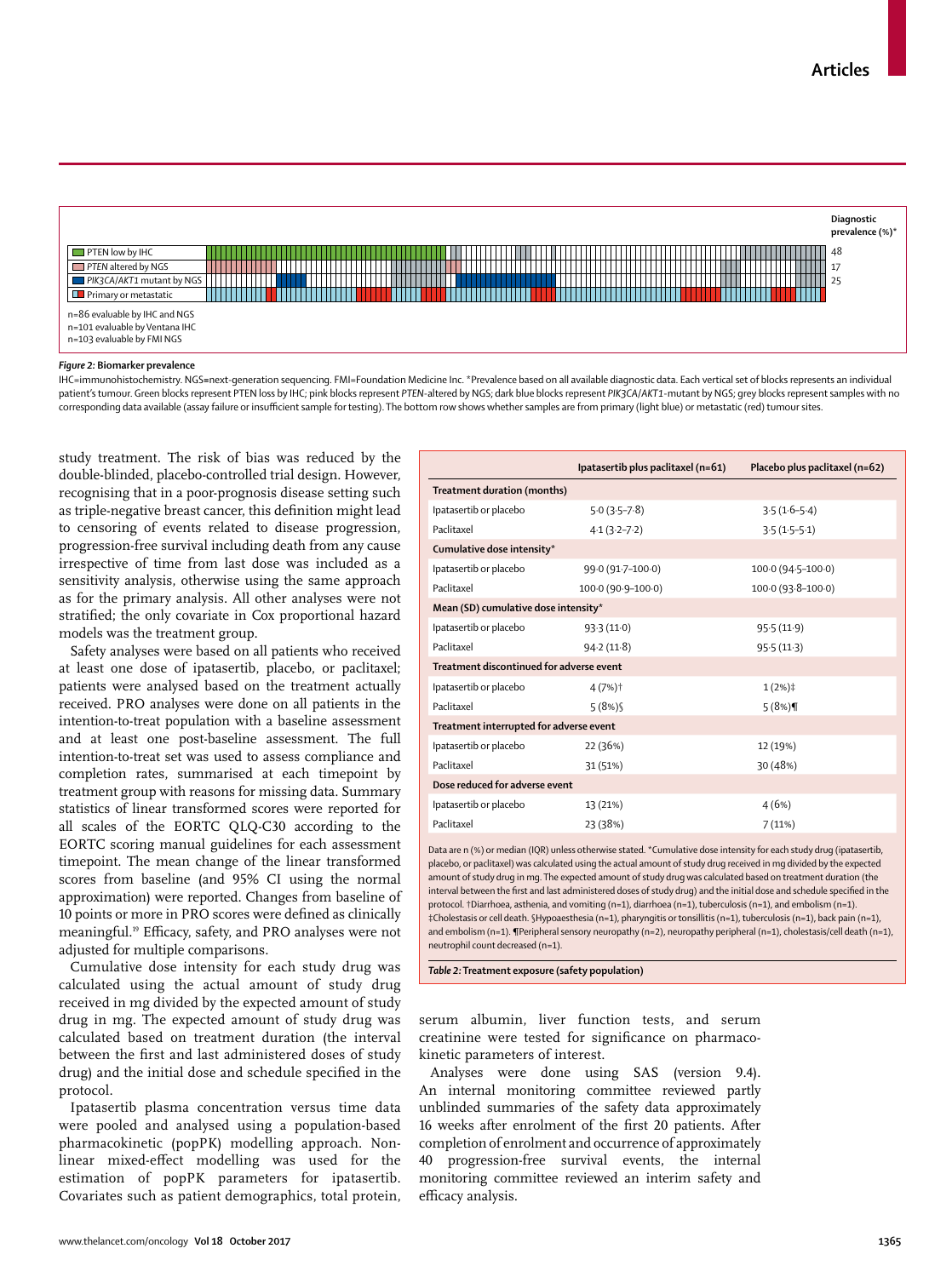

*Figure 3:* **Progression-free survival in the (A) intention-to-treat population, (B) PTEN-low subgroup, (C)** *PIK3CA/AKT1/PTEN***-altered subgroup.** HR=hazard ratio.

This trial is registered with ClinicalTrials.gov, number NCT02162719.

# **Role of the funding source**

The funder of the study was involved in the study design, data collection, data analysis, data interpretation, and writing of the report, and gave approval to submit it for publication. All authors had full access to all the data in

the study, were involved in writing the report, and approved the final version for submission. The first and second authors had final responsibility for the decision to submit for publication.

# **Results**

Between Sept 2, 2014, and Feb 4, 2016, 166 patients were assessed for eligibility and 124 patients were randomly assigned to treatment with ipatasertib (62 patients) or placebo (62 patients; figure 1). One randomly assigned patient who received no study treatment was excluded from the safety analysis population. Baseline characteristics were generally balanced between treatment groups (table 1). Biomarker-assessable populations for both PTEN status and *PIK3CA/AKT1/PTEN* alterations showed similar baseline characteristics to the intentionto-treat population. In 11 patients (four randomly assigned to placebo and seven randomly assigned to ipatasertib), the PTEN status used for stratification differed from that used for analysis. Of these, five (two placebo, three ipatasertib) were classified as having a PTEN status of more than 150 at randomisation but their PTEN status in analyses was unknown, four (one placebo, three ipatasertib) were classified as having a PTEN status of more than 150 at randomisation but in the analyses, their PTEN H score was 1–150, and one (placebo) was classified with a PTEN status of 0 at randomisation but was classified with a PTEN H score of 1–150 in the analyses. The remaining patient (ipatasertib) was classified as having a PTEN status of more than 150 at randomisation but in the analyses her PTEN H score was 0.

Samples were centrally assessable for PTEN in 101 (81%) of 124 patients; in the remaining 23 (19%) patients, PTEN status could not be determined because of assay failure or insufficient sample for testing. Of these 101 assessable samples, 48 (48%) were classified as PTEN low, lower than the 60% predicted. Of the 103 patient samples assessed by next-generation sequencing, 42 (41%) had *PIK3CA/AKT1/PTEN*-altered tumours (appendix p 4). Of the 15 patients with *PTEN* genetic alterations by next-generation sequencing, and samples assessed for immunohistochemistry, 14 (93%) had loss of PTEN protein expression (figure 2). However, a substantial proportion of patients with loss of PTEN protein expression did not have a genetic alteration (figure 2). Of the 21 patients with activating mutations in *PIK3CA* and *AKT1* and samples assessed for immunohistochemistry, only six (29%) had PTEN loss by immunohistochemistry (figure 2). Prevalence of *PIK3CA/AKT1/PTEN* alterations did not differ between primary  $(n=76)$  and metastatic  $(n=27)$  samples (figure 2) or between samples that were collected before administration of (neo)adjuvant chemotherapy and samples collected from chemotherapy-naive patients (data not shown).

Treatment exposure is summarised in table 2. At the clinical cutoff date (June 7, 2016), the median duration of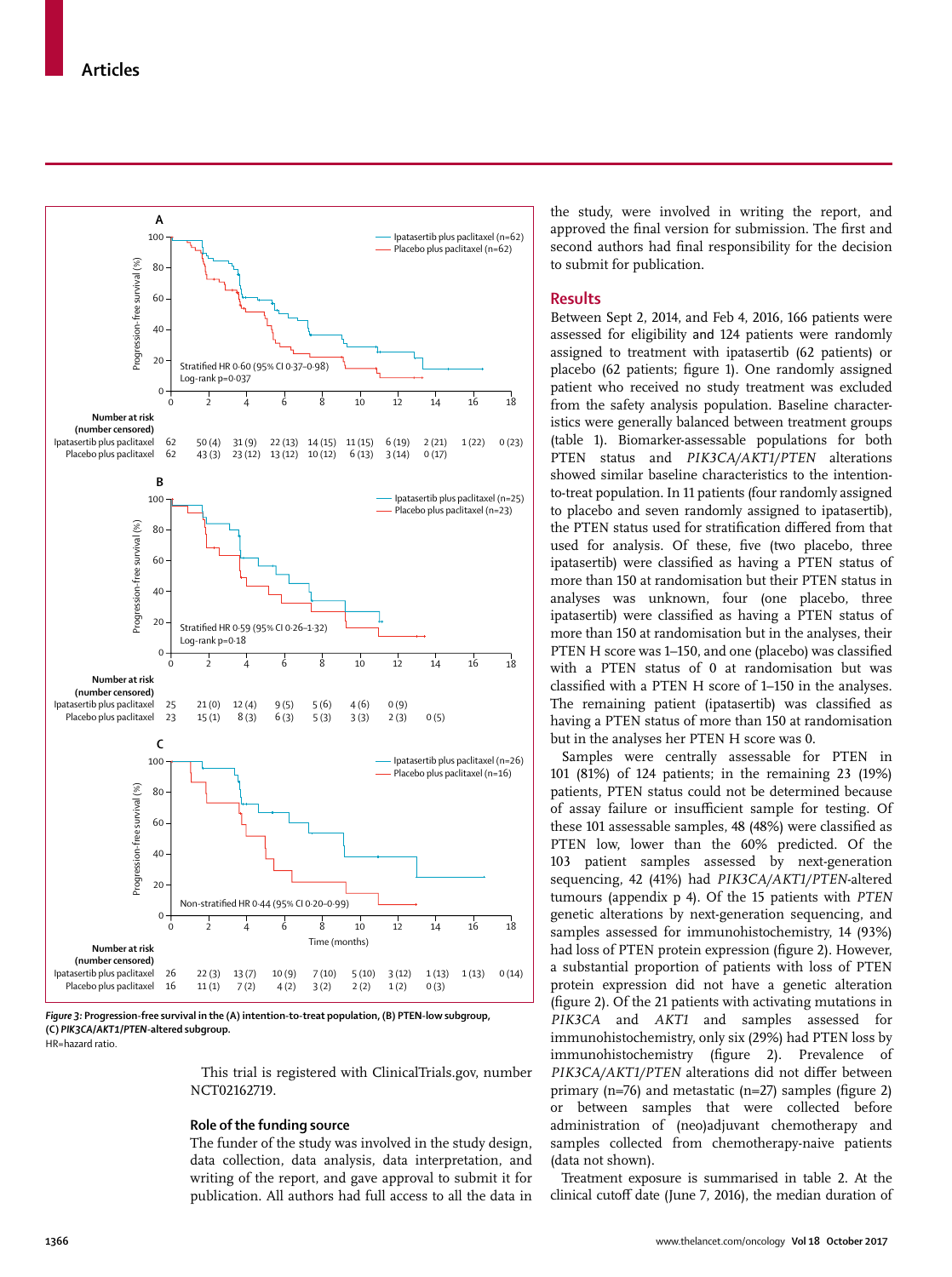|                                              | Number of events/patients      |                            | Median progression-free survival<br>(95% CI), months |                               |                                                                           | Non-stratified<br>hazard ratio |
|----------------------------------------------|--------------------------------|----------------------------|------------------------------------------------------|-------------------------------|---------------------------------------------------------------------------|--------------------------------|
|                                              | Ipatasertib plus<br>paclitaxel | Placebo plus<br>paclitaxel | Ipatasertib plus<br>paclitaxel                       | Placebo plus<br>paclitaxel    |                                                                           | (95% Wald CI)                  |
| Age (years)                                  |                                |                            |                                                      |                               |                                                                           |                                |
| 50                                           | 16/22                          | 17/24                      | $6.2(3.6-9.1)$                                       | $2.9(1.8-5.4)$                |                                                                           | $0.62(0.31 - 1.24)$            |
| $\geq 50$                                    | 23/40                          | 28/38                      | $5.7(3.7-12.9)$                                      | $5.1(3.7-6.3)$                |                                                                           | $0.62(0.35 - 1.09)$            |
| DFI since last chemotherapy (months)         |                                |                            |                                                      |                               |                                                                           |                                |
| $\leq 12$                                    | 8/11                           | 12/14                      | $4.4(1.9-7.3)$                                       | $3.5(1.6-3.9)$                |                                                                           | $0.46(0.16 - 1.36)$            |
| $>12$                                        | 16/31                          | 20/28                      | $9.1(6.7-NA)$                                        | $5.4(3.6-7.3)$                |                                                                           | $0.49(0.25 - 0.95)$            |
| No prior chemotherapy                        | 15/20                          | 13/20                      | $3.7(3.6-9.0)$                                       | $5.4(2.8-9.1)$                |                                                                           | $1.00(0.46 - 2.17)$            |
| (Neo)adjuvant chemotherapy                   |                                |                            |                                                      |                               |                                                                           |                                |
| Yes                                          | 24/42                          | 31/41                      | $7.2(5.5-9.3)$                                       | $3.7(2.9-5.1)$                |                                                                           | $0.48(0.28 - 0.81)$            |
| No                                           | 15/20                          | 14/21                      | $3.7(3.6-9.0)$                                       | $5.4(2.8-9.1)$                |                                                                           | $1.03(0.48 - 2.20)$            |
| Targos IHC PTEN status (H-score)             |                                |                            |                                                      |                               |                                                                           |                                |
| $\Omega$                                     | 5/11                           | 7/10                       | $7.2$ (5.5-NA)                                       | $1.8(1.8-10.9)$ $\rightarrow$ |                                                                           | $0.21(0.06 - 0.75)$            |
| $1 - 150$                                    | 23/30                          | 22/29                      | $3.7(3.3 - 5.7)$                                     | $5.1(3.6 - 7.3)$              |                                                                           | $1.01(0.56 - 1.83)$            |
| >150                                         | 9/18                           | 15/21                      | $9.0$ (5.5-NA)                                       | $3.7(1.9-6.3)$                |                                                                           | $0.36(0.15 - 0.86)$            |
| Unknown                                      | 2/3                            | 1/2                        | $7.2(1.6-7.2)$                                       | $5.4$ (NA)                    |                                                                           | $0.82(0.05 - 13.24)$           |
| Ventana IHC PTEN status (staining intensity) |                                |                            |                                                      |                               |                                                                           |                                |
| PTEN low                                     | 16/25                          | 18/23                      | $6.2(3.6-9.1)$                                       | $3.6(1.9-7.3)$                |                                                                           | $0.68(0.35 - 1.35)$            |
| PTFN non-low                                 | 17/29                          | 19/24                      | $6.7(3.7-12.9)$                                      | $5.0(2.9-5.5)$                |                                                                           | $0.54(0.27 - 1.07)$            |
| Unknown                                      | 6/8                            | 8/15                       | $5.7(3.3-9.3)$                                       | $5.1(2.9-5.4)$                |                                                                           | $0.51(0.16 - 1.63)$            |
| NGS PIK3CA/AKT1/PTEN                         |                                |                            |                                                      |                               |                                                                           |                                |
| Altered                                      | 12/26                          | 13/16                      | $9.0(4.6-NA)$                                        | $4.9(3.6-6.3)$                |                                                                           | $0.44(0.20 - 0.99)$            |
| Non-altered                                  | 21/28                          | 23/33                      | $5.3(3.6-7.3)$                                       | $3.6(2.9-5.5)$                |                                                                           | $0.76(0.41 - 1.40)$            |
| Unknown                                      | 6/8                            | 9/13                       | $5.7(3.2 - 7.3)$                                     | $5.1(1.7-11.0)$               |                                                                           | $0.83(0.29 - 2.42)$            |
| All                                          | 39/62                          | 45/62                      | $6.2(3.8-9.0)$                                       | $4.9(3.6-5.4)$                |                                                                           | $0.62(0.40 - 0.95)$            |
|                                              |                                |                            |                                                      |                               | 0.2<br>0.5<br>$\mathbf{1}$<br>$\overline{2}$<br>Δ                         |                                |
|                                              |                                |                            |                                                      |                               | Favours ipatasertib Favours placebo<br>plus paclitaxel<br>plus paclitaxel |                                |

*Figure 4:* **Subgroup analysis of progression-free survival**

Non-stratified analysis. DFI=disease-free interval. IHC=immunohistochemistry. NA=not assessible. NGS=next-generation sequencing.

follow-up was 10·4 months (IQR 6·5–14·1) in the ipatasertib group and  $10.2$  months  $(6.0-13.6)$  in the placebo group. Among patients who discontinued study treatment before disease progression, the proportions subsequently receiving non-study systemic anticancer therapy were similar in the two treatment groups (five [8%] of 62 patients in the ipatasertib group and six [10%] of 62 patients in the placebo group). These patients were censored at the date of last tumour assessment before initiation of new anticancer therapy except for two patients (both with a progression-free survival event; appendix p 5).

The primary progression-free survival analysis was triggered by reaching approximately 83 progression-free survival events in the intention-to-treat population: 39 events in the ipatasertib group and 45 in the placebo group. One patient in each group died without evidence of progression; the remaining events were disease progression. Median progression-free survival was 6·2 months (95% CI 3·8–9·0) with ipatasertib versus 4.9 months (3.6–5.4) with placebo (stratified HR 0.60, 95% CI 0·37–0·98; log-rank p=0·037; figure 3A). In the sensitivity analysis, including all deaths from any cause, the stratified HR was  $0.66$  (95% CI  $0.41$ –1 $.06$ ; log-rank p=0·081); median progression-free survival was  $5.9$  months (95% CI  $3.8-7.3$ ) with ipatasertib versus 5 $\cdot$ 0 months (3 $\cdot$ 6–5 $\cdot$ 4) with placebo.

At the time of data cutoff, progression-free survival events had been documented in 34 (71%) of 48 patients in the PTEN-low population (16 [64%] of 25 in the ipatasertib group and 18 [78%] of 23 in the placebo group). In this population, median progression-free survival was 6·2 months (95% CI 3·6–9·1) with ipatasertib versus 3.7 months  $(1.9-7.3)$  with placebo (stratified HR 0.59, 95% CI  $0.26-1.32$ , log-rank p= $0.18$ ; figure 3B).

Prespecified analyses in the subgroup of 42 patients with *PIK3CA/AKT1/PTEN*-altered tumours, after progression-free survival events in 12 (46%) of 26 patients in the ipatasertib group and 13 (81%) of 16 patients in the placebo group, showed median progression-free survival of 9·0 months (95% CI 4·6–not assessable) with ipatasertib versus  $4.9$  months  $(3.6-6.3)$  with placebo (non-stratified HR 0·44, 95% CI 0·20–0·99, log-rank p=0·041; figure 3C). In patients with *PIK3CA/AKT1/ PTEN-*non-altered tumours, with progression-free survival events in 21 (75%) of 28 patients in the ipatasertib group and 23 (70%) of 33 patients in the placebo group,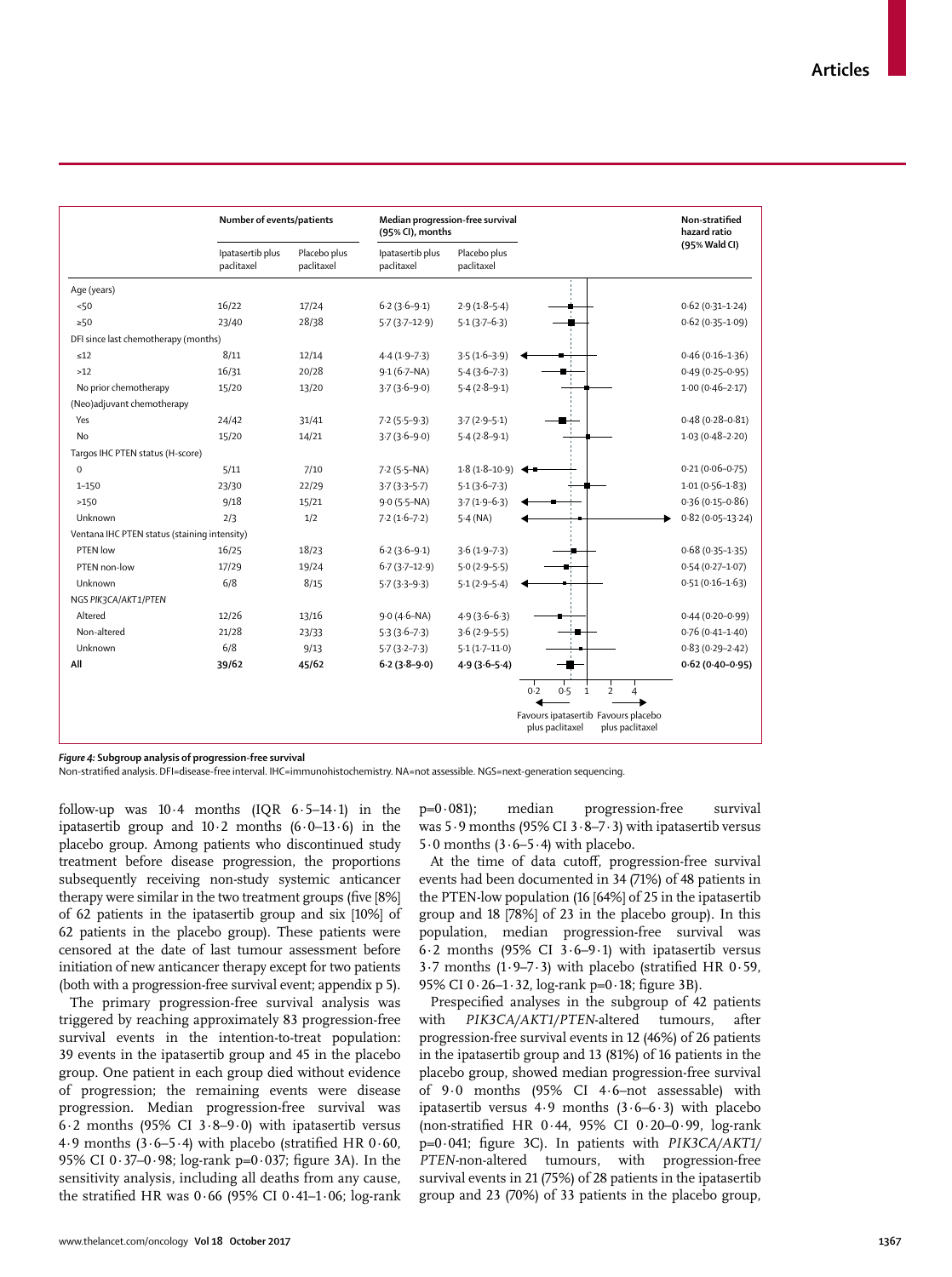|                               | Intention-to-treat population                     |                                        | PTEN-low subgroup by<br>Immunohistochemistry |                                        | PIK3CA/AKT1/PTEN-altered subgroup<br>by next-generation sequencing |                                        |
|-------------------------------|---------------------------------------------------|----------------------------------------|----------------------------------------------|----------------------------------------|--------------------------------------------------------------------|----------------------------------------|
|                               | <b>Ipatasertib</b><br>plus paclitaxel<br>$(n=62)$ | Placebo<br>plus paclitaxel<br>$(n=62)$ | Ipatasertib<br>plus paclitaxel<br>$(n=25)$   | Placebo<br>plus paclitaxel<br>$(n=23)$ | Ipatasertib<br>plus paclitaxel<br>$(n=26)$                         | Placebo<br>plus paclitaxel<br>$(n=16)$ |
| Objective response            | 25 (40%)                                          | 20 (32%)                               | 12 (48%)                                     | 6(26%)                                 | 13 (50%)                                                           | 7(44%)                                 |
| Duration of response (months) | $7.9(5.6-NA)$                                     | $7.4(3.9-9.2)$                         | $6.5(4.4-NA)$                                | $7.5(7.3-NA)$                          | $11.2 (5.6-NA)$                                                    | $6.1(3.8-7.6)$                         |
| Clinical benefit              | 30(48%)                                           | 23 (37%)                               | 14 (56%)                                     | 7(30%)                                 | 14 (54%)                                                           | 7(44%)                                 |

the median progression-free survival was 5·3 months (95% CI  $3.6-7.3$ ) in the ipatasertib group versus 3·7 months (2·9–5·5) in the placebo group (non-stratified HR 0·76, 95% CI 0·41–1·40, p=0·36). Progression-free survival in selected subgroups, including the randomisation stratification factors, is shown in figure 4.

Further anticancer therapy was administered after disease progression to 30 (77%) of 39 patients in the ipatasertib group and 38 (84%) of 45 patients in the placebo group whose disease had progressed by the time of data cutoff. Overall survival results are immature, with deaths in nine (15%) of 62 patients in the ipatasertib group and 17 (27%) of 62 patients in the placebo group. The primary cause of death was disease progression in 22 (85%) of 26 patients. Secondary endpoints of objective response and duration of response, and the post-hoc assessment of clinical benefit are shown in table 3.

Median duration of response was similar in the two treatment groups for the intention-to-treat and PTENlow populations, but was longer in ipatasertib-treated patients compared with placebo in the *PIK3CA/AKT1/ PTEN*-altered subgroup.

The most common adverse events of any grade in the ipatasertib group were gastrointestinal effects (diarrhoea, nausea, and vomiting), alopecia, neuropathy, fatigue, and rash (table 4). These were typically grade 1 or 2 in severity. Grade 3 or worse adverse events occurred in 33 (54%) of 61 patients in the ipatasertib group and 26 (42%) of 62 patients in the placebo group (table 4)**.** The most common individual grade 3 or worse adverse events in the ipatasertib group were diarrhoea, neutrophil count decreased, and neutropenia). The most common grade 3 or worse adverse events by grouped term (appendix p 6) were diarrhoea (14 [23%] of 61 ipatasertib-treated patients *vs* none of 62 placebotreated patients), neutropenia (comprising neutropenia, neutrophil count decreased, and febrile neutropenia; 11 [18%] *vs* five [8%]), peripheral neuropathy (comprising peripheral sensory neuropathy, neuropathy peripheral, paraesthesia, hypoaesthesia, dysaesthesia, muscular weakness, neurotoxicity, and peripheral motor neuropathy; four [7%] *vs* three [5%]), fatigue or asthenia (three [5%] *vs* four [6%]), and pneumonia or lower respiratory tract infection (three [5%] *vs* none). Of note, there were no episodes of grade 4 diarrhoea and no reported cases of colitis. Serious adverse events were more common in the ipatasertib group (17 [28%] of 61 patients, predominantly infections and gastrointestinal effects) than in the placebo group (nine [15%] of 62 patients, predominantly infections). Four patients had adverse events resulting in death: one patient with pneumonia in the ipatasertib group (not considered related to study treatment) and three in the placebo group (one case each of cholestasis together with cell death [reported by the investigator as cytolysis (liver), both events assessed as related to placebo and paclitaxel]; metastatic breast cancer; and death from unknown cause 287 days after the last dose of the study drug).

Diarrhoea typically occurred during the first cycle of ipatasertib (median time to onset 5 days) but some cases were observed in later cycles. Diarrhoea led to discontinuation of ipatasertib in two (3%) of 61 patients, dose reduction of ipatasertib in eight (13%), and temporary interruption of ipatasertib in four (7%). Antidiarrhoeal drugs (predominantly loperamide) were administered in 39 (64%) of 61 patients in the ipatasertib group and six (10%) of 62 patients in the placebo group. At data cutoff, almost all episodes of diarrhoea had resolved.

There was high compliance with PRO assessment questionnaires: more than 90% of patients in each treatment group completed at least one item of the EORTC QLQ-C30 at each cycle (appendix p 7). In both treatment groups, mean change from baseline scores for most functional scales (cognitive, physical, and social) and the global health status/quality-of-life domain were not clinically meaningful according to the predefined threshold of a 10-point change from baseline (appendix pp 8–9). Similarly, no clinically meaningful changes were observed for most of the disease-related and treatmentrelated symptom scales (appetite loss, constipation, dyspnoea, nausea and vomiting, insomnia, pain, and financial difficulties) up to and including cycle 5. However, in the ipatasertib group, a clinically meaningful improvement in emotional functioning was observed at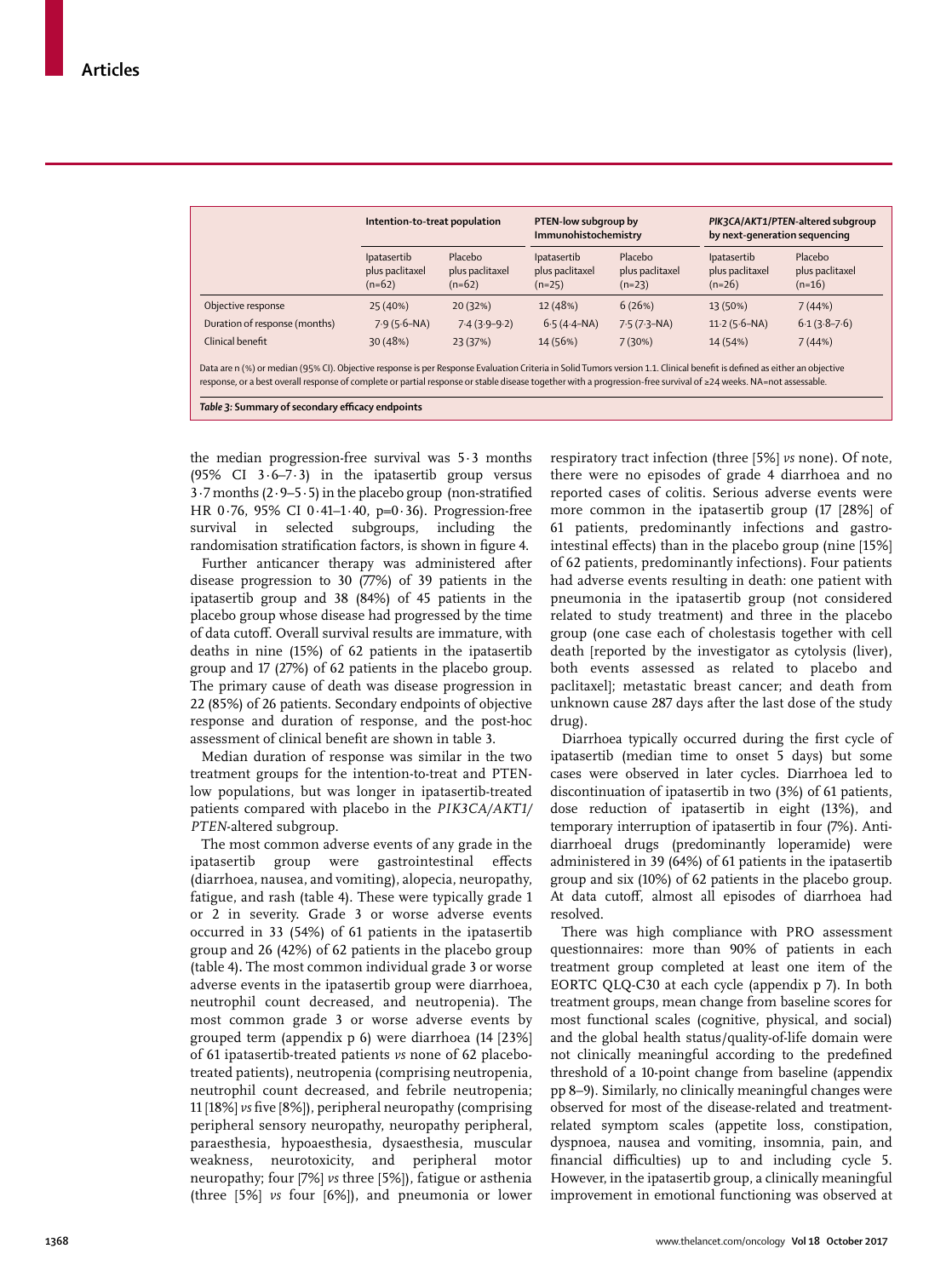| All<br>Diarrhoea<br>Alopecia<br>Nausea<br>Vomiting<br>Peripheral sensory neuropathy<br>Fatigue<br>Rash<br>Asthenia<br>Myalgia<br>Neutropenia<br>Decreased appetite | All grades<br>61 (100%)<br>57 (93%)<br>33 (54%)<br>30 (49%)<br>17 (28%)<br>16 (26%)<br>16 (26%)<br>16 (26%)<br>15 (25%)<br>15 (25%) | Grade $\geq$ 3<br>33 (54%)<br>14 (23%)<br>$\mathsf{O}\xspace$<br>1(2%)<br>2(3%)<br>3(5%)<br>2(3%)<br>1(2%) | Grade 3*<br>27 (44%)<br>14 (23%)<br>$\mathbf 0$<br>1(2%)<br>2(3%)<br>3(5%)<br>2(3%) | Grade 4*<br>5(8%)<br>0<br>$\pmb{0}$<br>0<br>0<br>0 | All grades<br>60 (97%)<br>12 (19%)<br>29 (47%)<br>21 (34%)<br>14 (23%) | Grade $\geq$ 3<br>26 (42%)<br>$\mathbf 0$<br>$\mathbf 0$<br>1(2%)<br>$\mathbf 0$ | Grade 3*<br>20 (32%)<br>$\mathbf 0$<br>$\mathbf 0$<br>1(2%) | Grade 4*<br>3(5%)<br>$\pmb{0}$<br>$\mathbf 0$<br>0 |
|--------------------------------------------------------------------------------------------------------------------------------------------------------------------|-------------------------------------------------------------------------------------------------------------------------------------|------------------------------------------------------------------------------------------------------------|-------------------------------------------------------------------------------------|----------------------------------------------------|------------------------------------------------------------------------|----------------------------------------------------------------------------------|-------------------------------------------------------------|----------------------------------------------------|
|                                                                                                                                                                    |                                                                                                                                     |                                                                                                            |                                                                                     |                                                    |                                                                        |                                                                                  |                                                             |                                                    |
|                                                                                                                                                                    |                                                                                                                                     |                                                                                                            |                                                                                     |                                                    |                                                                        |                                                                                  |                                                             |                                                    |
|                                                                                                                                                                    |                                                                                                                                     |                                                                                                            |                                                                                     |                                                    |                                                                        |                                                                                  |                                                             |                                                    |
|                                                                                                                                                                    |                                                                                                                                     |                                                                                                            |                                                                                     |                                                    |                                                                        |                                                                                  |                                                             |                                                    |
|                                                                                                                                                                    |                                                                                                                                     |                                                                                                            |                                                                                     |                                                    |                                                                        |                                                                                  |                                                             |                                                    |
|                                                                                                                                                                    |                                                                                                                                     |                                                                                                            |                                                                                     |                                                    |                                                                        |                                                                                  | $\mathbf 0$                                                 | $\pmb{0}$                                          |
|                                                                                                                                                                    |                                                                                                                                     |                                                                                                            |                                                                                     |                                                    | 10 (16%)                                                               | 2(3%)                                                                            | 2(3%)                                                       | 0                                                  |
|                                                                                                                                                                    |                                                                                                                                     |                                                                                                            |                                                                                     | $\mathbf 0$                                        | 21 (34%)                                                               | 4(6%)                                                                            | 4(6%)                                                       | $\mathbf 0$                                        |
|                                                                                                                                                                    |                                                                                                                                     |                                                                                                            | 1(2%)                                                                               | 0                                                  | 12 (19%)                                                               | 0                                                                                | $\mathbf 0$                                                 | 0                                                  |
|                                                                                                                                                                    |                                                                                                                                     | 2(3%)                                                                                                      | 2(3%)                                                                               | $\mathbf 0$                                        | 6(10%)                                                                 | $\mathbf 0$                                                                      | $\mathbf 0$                                                 | $\pmb{0}$                                          |
|                                                                                                                                                                    |                                                                                                                                     | 0                                                                                                          | 0                                                                                   | 0                                                  | 15 (24%)                                                               | $\mathbf 0$                                                                      | $\mathbf 0$                                                 | $\pmb{0}$                                          |
|                                                                                                                                                                    | 13 (21%)                                                                                                                            | 6(10%)                                                                                                     | 4(7%)                                                                               | 2(3%)                                              | 15 (24%)                                                               | 1(2%)                                                                            | $\mathbf 0$                                                 | 1(2%)                                              |
|                                                                                                                                                                    | 13 (21%)                                                                                                                            | 0                                                                                                          | 0                                                                                   | 0                                                  | 11 (18%)                                                               | $\mathbf 0$                                                                      | $\mathbf 0$                                                 | $\pmb{0}$                                          |
| Stomatitis                                                                                                                                                         | 11 (18%)                                                                                                                            | 1(2%)                                                                                                      | 1(2%)                                                                               | $\pmb{0}$                                          | 5(8%)                                                                  | $\mathbf 0$                                                                      | $\mathbf 0$                                                 | $\pmb{0}$                                          |
| Constipation                                                                                                                                                       | 11 (18%)                                                                                                                            | $\mathbf 0$                                                                                                | 0                                                                                   | 0                                                  | 10 (16%)                                                               | $\mathbf 0$                                                                      | $\mathbf 0$                                                 | $\pmb{0}$                                          |
| <b>Dizziness</b>                                                                                                                                                   | 11 (18%)                                                                                                                            | $\mathbf 0$                                                                                                | $\mathbf 0$                                                                         | $\pmb{0}$                                          | 9(15%)                                                                 | $\mathbf 0$                                                                      | $\pmb{0}$                                                   | $\pmb{0}$                                          |
| Insomnia                                                                                                                                                           | 11 (18%)                                                                                                                            | $\mathbf 0$                                                                                                | 0                                                                                   | 0                                                  | 8(13%)                                                                 | $\mathbf 0$                                                                      | $\mathbf 0$                                                 | $\pmb{0}$                                          |
| Neuropathy peripheral                                                                                                                                              | 10 (16%)                                                                                                                            | $\mathbf 0$                                                                                                | $\mathbf 0$                                                                         | $\mathbf 0$                                        | 14 (23%)                                                               | 1(2%)                                                                            | 1(2%)                                                       | $\pmb{0}$                                          |
| Dermatitis acneiform                                                                                                                                               | 10 (16%)                                                                                                                            | $\mathbf 0$                                                                                                | 0                                                                                   | 0                                                  | 5(8%)                                                                  | $\mathbf 0$                                                                      | 0                                                           | $\mathbf 0$                                        |
| Neutrophil count decreased                                                                                                                                         | 9(15%)                                                                                                                              | 5(8%)                                                                                                      | 3(5%)                                                                               | 2(3%)                                              | 9(15%)                                                                 | 4(6%)                                                                            | 3(5%)                                                       | 1(2%)                                              |
| Headache                                                                                                                                                           | 9(15%)                                                                                                                              | 1(2%)                                                                                                      | 1(2%)                                                                               | 0                                                  | 12 (19%)                                                               | $\mathbf 0$                                                                      | $\pmb{0}$                                                   | 0                                                  |
| Abdominal pain                                                                                                                                                     | 9(15%)                                                                                                                              | $\mathbf 0$                                                                                                | $\mathbf 0$                                                                         | $\mathbf 0$                                        | 7(11%)                                                                 | $\mathbf 0$                                                                      | $\mathbf 0$                                                 | $\mathbf 0$                                        |
| Pyrexia                                                                                                                                                            | 9(15%)                                                                                                                              | $\mathbf 0$                                                                                                | 0                                                                                   | 0                                                  | 6(10%)                                                                 | 0                                                                                | $\pmb{0}$                                                   | 0                                                  |
| Arthralgia                                                                                                                                                         | 9(15%)                                                                                                                              | $\mathbf 0$                                                                                                | $\mathbf 0$                                                                         | $\pmb{0}$                                          | 6(10%)                                                                 | $\mathbf 0$                                                                      | $\mathbf 0$                                                 | $\pmb{0}$                                          |
| Anaemia                                                                                                                                                            | 8(13%)                                                                                                                              | 2(3%)                                                                                                      | 2(3%)                                                                               | 0                                                  | 8 (13%)                                                                | 2(3%)                                                                            | 2(3%)                                                       | 0                                                  |
| Dyspepsia                                                                                                                                                          | 8(13%)                                                                                                                              | $\mathbf 0$                                                                                                | $\mathbf 0$                                                                         | $\mathbf 0$                                        | 6(10%)                                                                 | $\mathbf 0$                                                                      | $\pmb{0}$                                                   | $\pmb{0}$                                          |
| Pruritus                                                                                                                                                           | 8(13%)                                                                                                                              | $\mathsf{O}\xspace$                                                                                        | 0                                                                                   | 0                                                  | 5(8%)                                                                  | $\mathbf 0$                                                                      | $\mathbf 0$                                                 | $\pmb{0}$                                          |
| Nasopharyngitis                                                                                                                                                    | 8(13%)                                                                                                                              | $\pmb{0}$                                                                                                  | $\mathbf 0$                                                                         | $\mathbf 0$                                        | 5(8%)                                                                  | $\mathbf 0$                                                                      | $\mathbf 0$                                                 | $\pmb{0}$                                          |
| Cough                                                                                                                                                              | 7(11%)                                                                                                                              | $\mathbf 0$                                                                                                | 0                                                                                   | 0                                                  | 8(13%)                                                                 | $\mathbf 0$                                                                      | $\mathbf 0$                                                 | 0                                                  |
| Pneumonia                                                                                                                                                          | 3(5%)                                                                                                                               | $3(5%)$ †                                                                                                  | 2(3%)                                                                               | $\pmb{0}$                                          | 0                                                                      | $\mathbf 0$                                                                      | $\mathbf 0$                                                 | $\pmb{0}$                                          |
| Febrile neutropenia                                                                                                                                                | 3(5%)                                                                                                                               | 2(3%)                                                                                                      | 1(2%)                                                                               | 1(2%)                                              | 0                                                                      | $\mathbf 0$                                                                      | $\mathbf 0$                                                 | $\pmb{0}$                                          |
| Hypertension                                                                                                                                                       | 3(5%)                                                                                                                               | 1(2%)                                                                                                      | 1(2%)                                                                               | $\pmb{0}$                                          | 3(5%)                                                                  | 2(3%)                                                                            | 2(3%)                                                       | $\pmb{0}$                                          |
| Bone pain                                                                                                                                                          | 3(5%)                                                                                                                               | $\mathbf 0$                                                                                                | 0                                                                                   | 0                                                  | 2(3%)                                                                  | 1(2%)                                                                            | $\pmb{0}$                                                   | 1(2%)                                              |
| Hypocalcaemia                                                                                                                                                      | 2(3%)                                                                                                                               | 1(2%)                                                                                                      | $\mathbf 0$                                                                         | 1(2%)                                              | $\mathbf 0$                                                            | $\mathbf 0$                                                                      | $\mathbf 0$                                                 | $\pmb{0}$                                          |
| Thrombocytopenia                                                                                                                                                   | 1(2%)                                                                                                                               | 0                                                                                                          | 0                                                                                   | 0                                                  | 1(2%)                                                                  | 1(2%)                                                                            | 0                                                           | 1(2%)                                              |
| Cholestasis                                                                                                                                                        | 1(2%)                                                                                                                               | $\mathsf{O}\xspace$                                                                                        | $\mathbf 0$                                                                         | $\mathbf 0$                                        | 1(2%)                                                                  | $1(2%)$ †                                                                        | $\pmb{0}$                                                   | $\pmb{0}$                                          |
| Death                                                                                                                                                              | $\mathsf 0$                                                                                                                         | $\mathsf 0$                                                                                                | 0                                                                                   | 0                                                  | 1(2%)                                                                  | $1(2%)$ †                                                                        | $\pmb{0}$                                                   | 0                                                  |
| Pancytopenia                                                                                                                                                       | $\pmb{0}$                                                                                                                           | $\mathsf{O}\xspace$                                                                                        | $\mathbf 0$                                                                         | $\boldsymbol{0}$                                   | 1(2%)                                                                  | 1(2%)                                                                            | $\mathbf 0$                                                 | 1(2%)                                              |
| Cell death                                                                                                                                                         | $\mathsf 0$                                                                                                                         | $\mathsf{O}\xspace$                                                                                        | 0                                                                                   | 0                                                  | 1(2%)                                                                  | $1(2%)$ <sup>†</sup>                                                             | $\mathsf{O}\xspace$                                         | $\mathbf 0$                                        |
| Breast cancer metastatic                                                                                                                                           | $\mathsf{O}\xspace$                                                                                                                 | $\mathsf{O}\xspace$                                                                                        | $\mathbf 0$                                                                         | $\mathbf 0$                                        | 1(2%)                                                                  | $1(2%)$ †                                                                        | $\mathbf 0$                                                 | $\mathbf 0$                                        |
| Fever‡                                                                                                                                                             | 0                                                                                                                                   | $\mathsf{O}\xspace$                                                                                        | $\mathsf 0$                                                                         | 0                                                  | 1(2%)                                                                  | 1(2%)                                                                            | $\pmb{0}$                                                   | 1(2%)                                              |

Adverse events in 10% or more of patients (any grade), all grade 3 or worse in more than one patient in either treatment group, or any grade 4 or 5. \*Worst grade reported (eg, a patient who has an event at both grade 3 and grade 4 appears only in the grade 4 column). †Grade 5 in one patient (2%). ‡Unmapped (verbatim term shown).

*Table 4:* **Summary of adverse events in the safety population**

cycle 2, whereas a clinically meaningful worsening was observed for diarrhoea (cycles 2–5), fatigue (cycle 5), and role functioning (cycles 3–5). Scores from timepoints

after cycle 5 are not described due to sample size attrition (in both groups, fewer than 50% of patients remained on treatment beyond cycle 5).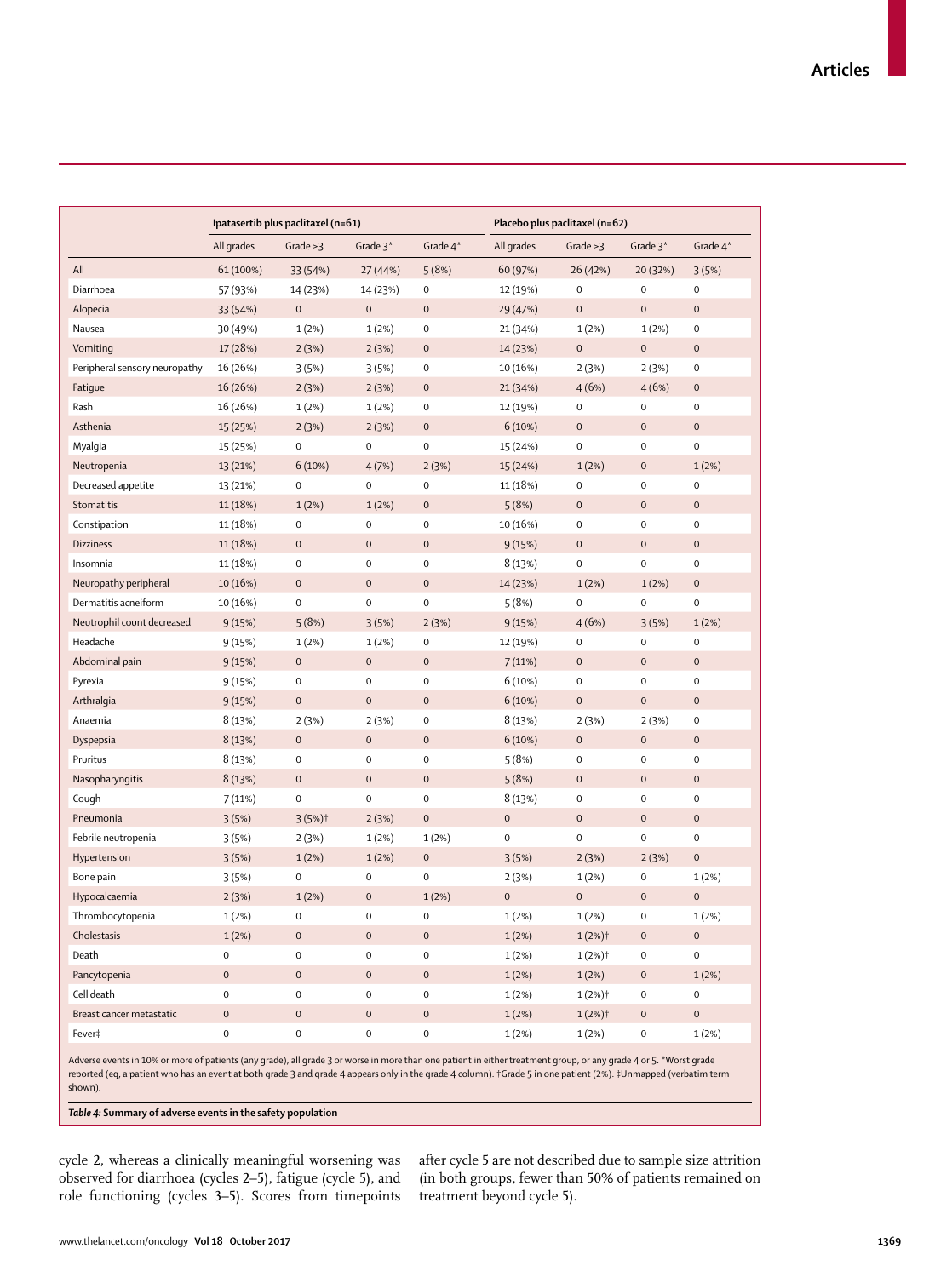The plasma concentrations of ipatasertib obtained by sparse sampling in this study were consistent with known pharmacokinetic profiles and overall characteristics of ipatasertib and its metabolite G-037720. Exploratory analyses showed no relationship between ipatasertib exposure and incidence of diarrhoea, neutropenia, and neuropathy (data not shown).

# **Discussion**

Results of the randomised, double-blind, placebocontrolled, phase 2 LOTUS trial show that adding ipatasertib to paclitaxel as first-line therapy for triplenegative breast cancer increased progression-free survival compared with that for placebo plus paclitaxel. The increase in median progression-free survival was quite modest in the intention-to-treat population and PTENlow subgroup but more pronounced in predefined analyses of the patient population with *PIK3CA/AKT1/PTEN*-altered tumours characterised by next-generation sequencing. Overall, adverse events were consistent with previous experience, manageable, and reversible.

The 4·9-month median progression-free survival in the control group of the intention-to-treat population was within the range reported in subgroup analyses of patients with triple-negative breast cancer in previous randomised trials  $(4.6 \text{ months in the E2100 trial.}^{20})$ 5 $\cdot$ 5 months in the NU07B1 trial.<sup>21</sup> and 6 $\cdot$ 3 months in the  $MERiDiAN<sup>22</sup>$  trial). Of note, among patients in LOTUS who had previously received (neo)adjuvant chemotherapy, approximately a third had disease recurrence within 12 months of chemotherapy (25 [30%] of the 84 patients who had received prior chemotherapy), whereas such patients were excluded from the MERiDiAN trial.<sup>22</sup> Similarly, the 32% of patients achieving response in the control group of LOTUS seems to be consistent with the available data reported in the literature (21% with a higher starting dose of single-agent paclitaxel in a mixed population of triple-negative breast cancer and nontriple-negative breast cancer patients in the E2100 trial;<sup>20</sup> 28% with paclitaxel plus onartuzumab in a randomised phase 2 trial in triple-negative breast cancer predominantly in the first-line setting<sup>23</sup>).

When the trial was designed, it was anticipated that patients with PTEN-low tumours by immunohistochemistry might derive increased benefit from ipatasertib. This was hypothesised because a randomised phase 2 trial in metastatic castration-resistant prostate cancer showed that the effect of ipatasertib was more pronounced in the subgroup of patients with PTEN loss identified by immunohistochemistry or next-generation sequencing.<sup>24</sup> However, PTEN loss is only one of several mechanisms leading to activation of the PI3K/AKT pathway. In breast cancer, activating mutations in *PIK3CA* and *AKT1* are frequently observed, whereas in castration-resistant prostate cancer, these mutations are rare.<sup>8,9,25</sup> In our study population, a substantial proportion of patients with

PTEN-low tumours by immunohistochemistry did not have a genetic alteration. This is consistent with previous reports of non-genetic loss of PTEN in triple-negative breast cancer.<sup>26</sup> In the LOTUS trial, the effect of ipatasertib in the subgroup of patients with PTEN-low tumours by immunohistochemistry was no greater than in those with PTEN-non-low tumours or in the intention-to-treat population. However, efficacy analysis in the population with *PIK3CA/AKT1/PTEN*-altered tumours supporting the study's secondary objectives showed an encouraging progression-free survival HR of 0·44 and an increase of 4·1 months in the median progression-free survival (median 9·0 months in the ipatasertib group *vs* 4·9 months in the placebo group). Duration of response results supported these findings. This difference in efficacy based on absence of expression of PTEN through non-genetic mechanisms compared with loss of PTEN function through mutations and copy-number loss could be a key difference in how PTEN loss might drive tumours and be PI3K/AKT-addicted in prostate versus breast cancers.

The most common adverse events were gastrointestinal, in particular diarrhoea. Most cases of diarrhoea were grade 1 or 2; grade 3 diarrhoea occurred in 23% of patients and there were no grade 4 cases. Diarrhoea was manageable and reversible, and only two patients discontinued ipatasertib because of diarrhoea. Of note, primary prophylactic antidiarrhoeal drugs were not specified as part of safety management guidelines in the protocol.

Although patients in the ipatasertib plus paclitaxel group had clinically meaningful worsening in patientreported role function, diarrhoea, and fatigue, patients' overall global health status or quality of life was maintained up to and including cycle 5. There was also no clinically meaningful change in cognitive, physical, or social function scales or other symptom scales. Together, our results indicate that the tolerability of the ipatasertib plus paclitaxel regimen might allow rational combination with other carefully selected agents.

The similar pharmacokinetic profiles in this study and previous experience suggest that there was no paclitaxel– ipatasertib drug interaction that affected metabolism or clearance (as predicted from the phase 1b study and preliminary assessment by population pharmacokinetic methodology [Roche data on file]). Although exploratory analyses showed no clear relationship between ipatasertib exposure and incidence of diarrhoea, neutropenia, and neuropathy, assessment of the exposure–response relationship is difficult in a trial with only one dose level.

One of the main limitations of these results is the small sample size. The biomarker-selected population showing the most encouraging effect of ipatasertib includes only 42 patients; despite ours being prespecified analyses, our findings should be interpreted with caution and require prospective validation. Furthermore, although baseline characteristics in this population were generally balanced, randomisation was not stratified by nextgeneration sequencing results.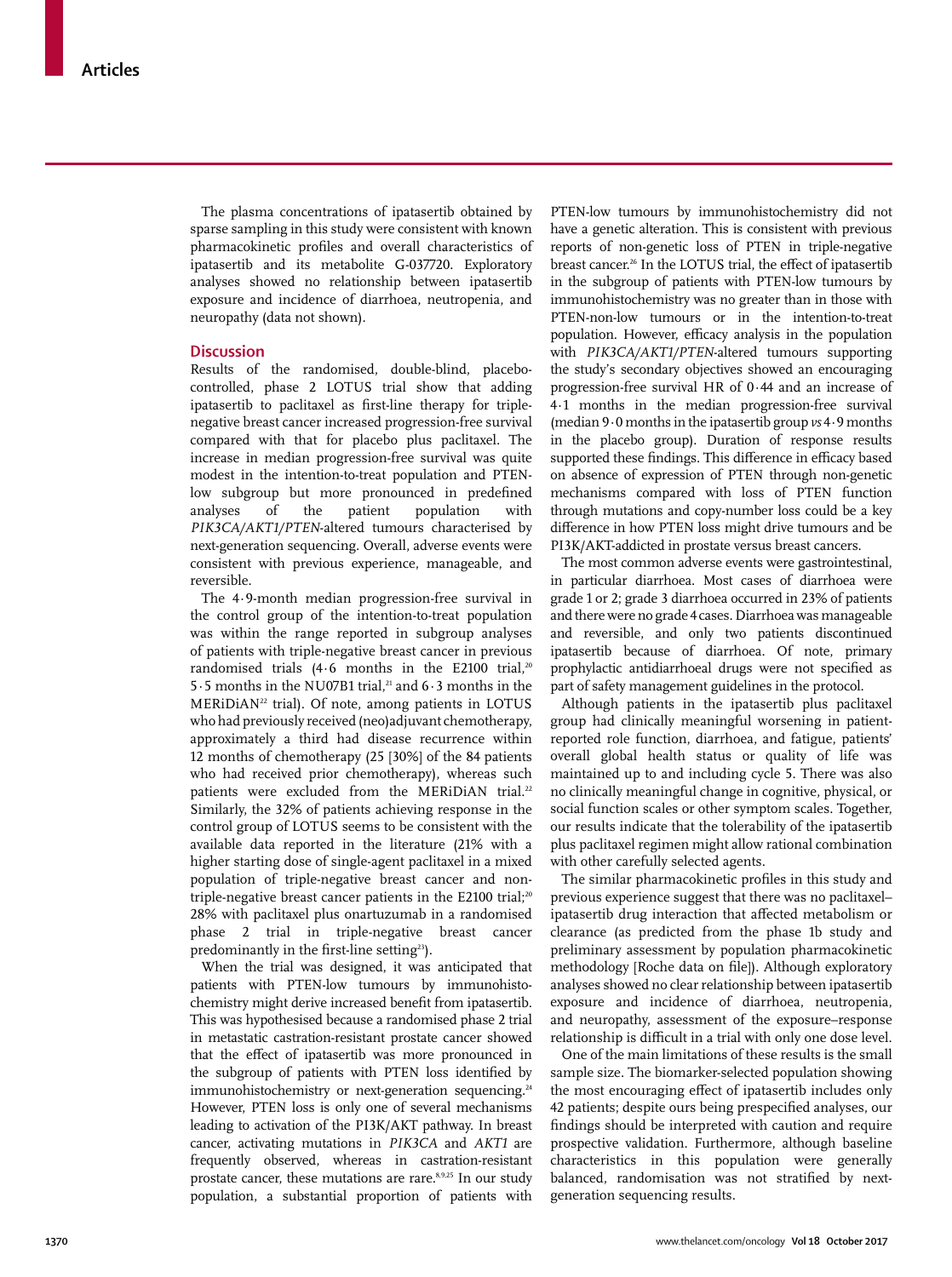The prevalence of *PIK3CA/AKT1/PTEN* alterations was 41%. We observed no clinically significant difference in the prevalence of *PIK3CA/AKT1/PTEN* alterations in primary versus metastatic samples. We also saw no difference in alteration frequency between samples that were collected before administration of (neo)adjuvant chemotherapy and samples collected from chemotherapynaive patients. However, this analysis does not preclude the possibility that these alterations might be enriched in patients with metastatic disease. The apparent absence of treatment effect in the population of patients who had received no previous chemotherapy (most of whom had de-novo stage IV disease at study entry) should be interpreted with caution due to the small sample size.

There have been few targeted therapy advances in the management of triple-negative breast cancer; chemotherapy (with or without the anti-angiogenic agent bevacizumab) remains the standard of care for these patients, who typically have a poor prognosis and no targeted treatment options. Randomised phase 3 trials specifically in triple-negative breast cancer have reported median progression-free survival of approximately 3–5 months and median overall survival of approximately 12 months with chemotherapy alone.27,28 Ipatasertib in combination with paclitaxel is one of several novel strategies under assessment in randomised trials in triple-negative breast cancer<sup>29</sup> and the treatment landscape could change substantially in the near future. If emerging agents fulfil their potential, treatment decision making and sequencing could become increasingly complex, and biomarker selection is expected to play an important part in individualised therapy for the heterogeneous collection of diseases traditionally described as triple-negative breast cancer.

Our findings warrant further prospective investigation of ipatasertib in the population of patients with PIK3CA/AKT1/PTEN-altered tumours. Additional *PIK3CA/AKT1/PTEN*-altered tumours. Additional research in triple-negative breast cancer includes the randomised phase 2 FAIRLANE trial (NCT02301988), which is assessing the addition of ipatasertib to paclitaxel in the neoadjuvant setting.<sup>30</sup> Results from FAIRLANE might provide further information on patient selection, although, as in LOTUS, patients were not stratified by *PIK3CA/AKT1/PTEN*-altered tumours.

Although the development of ipatasertib to date has focused on triple-negative breast cancer, Lin and colleagues<sup>11</sup> observed similar sensitivity to ipatasertib in HER2-positive and hormone receptor-positive cell lines. Our results support future assessment of ipatasertib plus paclitaxel in diseases with high prevalence of PI3K/AKT pathway activation and in particular in patients with *PIK3CA/AKT1/PTEN-*altered tumours. A phase 3 trial in metastatic breast cancer is underway.

#### **Contributors**

S-BK, RD, SJI, MO, and CS were involved in the design of the study. S-BK, RD, S-AI, ME, SB, ART, SJI, MO, CS, and JB obtained the data. MJW, AVK, WYC, SMS, and DJM analysed the data. All authors

interpreted the data, reviewed and revised the draft manuscripts, and approved the final version for submission.

#### **Declaration of interests**

S-BK reports research funding from Novartis, Sanofi Aventis, Kyowa Kirin Inc, and Dongkook Pharma Co, Ltd. RD reports honoraria for consultancy, advisory boards, and speaker engagements from Pfizer, Roche, Eisai, Merck, Novartis, and AstraZeneca and research funding from AstraZeneca. S-AI reports honoraria for advisory roles from Novartis, Hanmi, and Spectrum and a research grant from AstraZeneca. ME reports honoraria from Pfizer and Merck Sharp & Dohme, and research funding to his institution from Roche and Novartis. SB reports a contract (but no honoraria) for consulting and advisory roles for BMS and declares that her husband receives royalties associated with his position as a professor at the University of Washington and is the owner of the company All4cure. ART reports honoraria for an advisory board from AbbVie, and research funding (to institution) from Merck, Pfizer, and Genentech. SJI reports clinical research funding from Genentech. MO reports honoraria for consulting and advisory roles from Genentech/Roche. CS reports honoraria for consulting and advisory roles from Puma Biotechnology, Pfizer, and Roche and research funding (to her institution) from Genentech and AstraZeneca. MJW is an employee of Genentech, Inc, and holds shares in Roche and Ariad Pharmaceuticals. AVK, WYC, SMS, and DJM are employees of Genentech, Inc, and hold stock in Roche. JB reports no competing interests.

#### **Acknowledgments**

This study was funded by F Hoffmann-La Roche. We thank all the patients who agreed to take part in the trial. We also thank the investigators who participated and the Genentech, Roche, and Array BioPharma study teams. We thank the members of the internal monitoring committee, the study clinical operations team, the biostatisticians, Premal Patel (trial design and initiation), and Agnes Hong (PRO interpretation). Medical writing assistance was provided by Jennifer Kelly, (Medi-Kelsey Ltd, Ashbourne, UK), funded by F Hoffmann-La Roche.

#### **References**

- 1 Cantley LC. The phosphoinositide 3-kinase pathway. *Science* 2002; **296:** 1655–57.
- 2 LoRusso PM. Inhibition of the PI3K/AKT/mTOR pathway in solid tumors. *J Clin Oncol* 2016; **34:** 3803–15.
- 3 Manning BD, Cantley LC. AKT/PKB signaling: navigating downstream. *Cell* 2007; **129:** 1261–74.
- 4 Bhaskar PT, Hay N. The two TORCs and Akt. *Dev Cell* 2007; **12:** 487–502.
- 5 Juric D, Castel P, Griffith M, et al. Convergent loss of PTEN leads to clinical resistance to a PI(3)Kα inhibitor. *Nature* 2015; **518:** 240–44.
- 6 Di Cosimo S, Baselga J. Management of breast cancer with targeted agents: importance of heterogeneity. *Nat Rev Clin Onco*l 2010; **7:** 139–47.
- 7 Cancer Genome Atlas Network. Comprehensive molecular portraits of human breast tumours. *Nature* 2012; **490:** 61–70.
- 8 Curtis C, Shah SP, Chin SF, et al. The genomic and transcriptomic architecture of 2000 breast tumours reveals novel subgroups. *Nature* 2012; **486:** 346–52.
- 9 Pereira B, Chin SF, Rueda OM, et al. The somatic mutation profiles of 2433 breast cancers refines their genomic and transcriptomic landscapes. *Nat Commun* 2016; **7:** 11479.
- Millis SZ, Gatalica Z, Winkler J, et al. Predictive biomarker profiling of >6000 breast cancer patients shows heterogeneity in TNBC, with treatment implications. *Clin Breast Cancer* 2015; **15:** 473–81.
- 11 Lin J, Sampath D, Nannini MA, et al. Targeting activated Akt with GDC-0068, a novel selective Akt inhibitor that is efficacious in multiple tumor models. *Clin Cancer Res* 2013; **19:** 1760–72.
- 12 Skladanowski A, Bozko P, Sabisz M, Larsen AK. Dual inhibition of PI3K/Akt signaling and the DNA damage checkpoint in p53-deficient cells with strong survival signaling: implications for cancer therapy. *Cell Cycle* 2007; **6:** 2268–75.
- 13 Isakoff SJ, Infante JR, Juric J, et al. Phase Ib dose-escalation study of the Akt inhibitor ipatasertib (Ipat) with paclitaxel (P) in patients (pts) with advanced solid tumors. *Ann Oncol* 2014; **25** (suppl 4)**:** iv148.